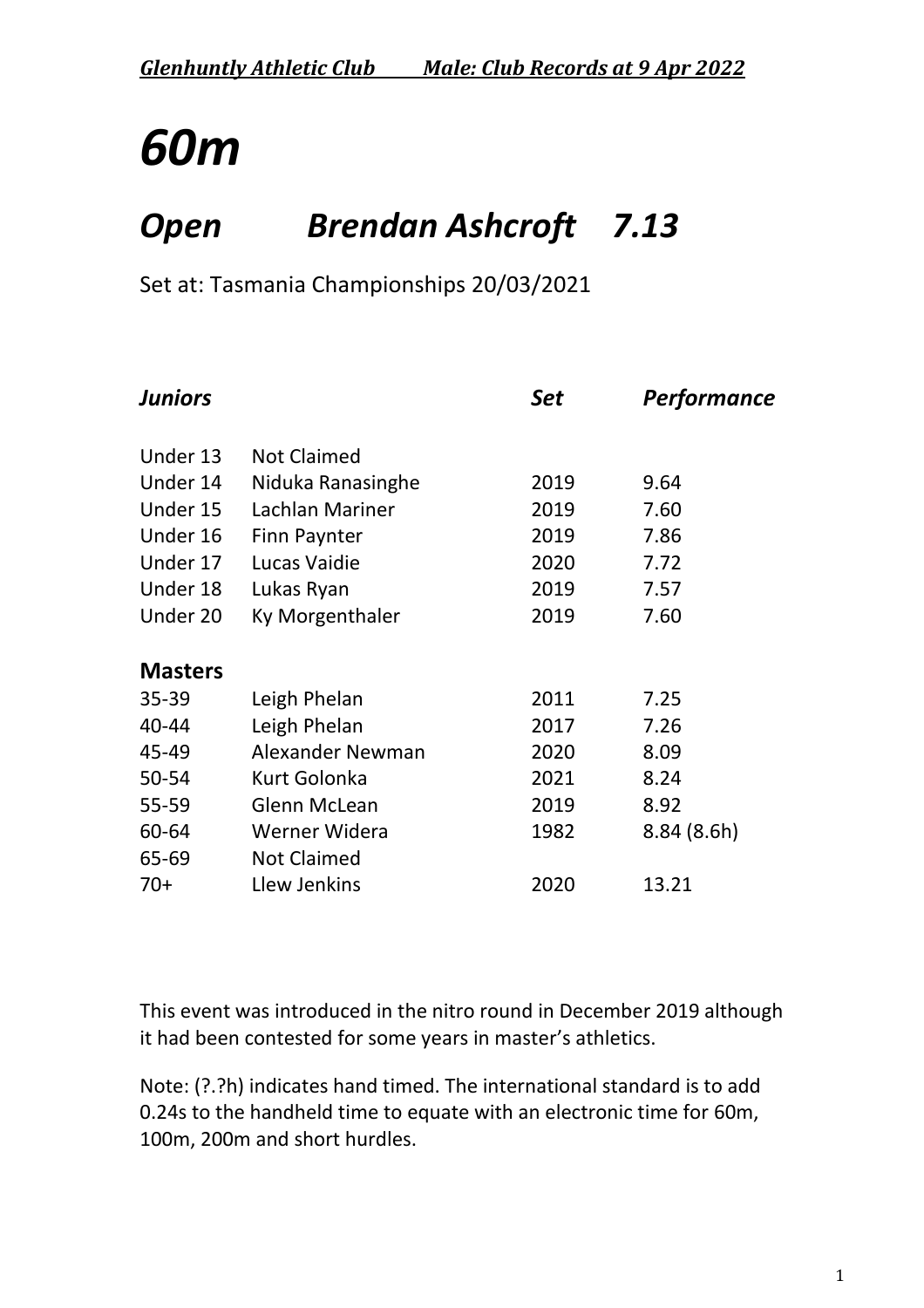### **Open Shane Naylor** *10.21*

Set at: Canberra 18/3/1995

| <b>Juniors</b> |                       | Set  | <b>Performance</b> |
|----------------|-----------------------|------|--------------------|
| Under 13       | David Driscoll        | 1984 | 11.94 (11.7h)      |
| Under 14       | Jason Santa           | 2009 | 11.50              |
| Under 15       | Jason Santa           | 2010 | 11.28              |
| Under 16       | <b>Jim Sarellis</b>   | 1984 | 11.04 (10.8h)      |
| Under 17       | <b>Jim Sarellis</b>   | 1984 | 10.94 (10.7h)      |
| Under 18       | <b>Shane Naylor</b>   | 1985 | 10.64 (10.4h)      |
| Under 20       | <b>Shane Naylor</b>   | 1986 | 10.35              |
| <b>Masters</b> |                       |      |                    |
| $35 - 39$      | <b>Shane Fairlee</b>  | 2008 | 11.24              |
| 40-44          | Simon Jackson         | 2019 | 11.17              |
| 45-49          | Hans Meiselbach       | 1978 | 12.34 (12.1h)      |
| 50-54          | <b>Max Binnington</b> | 2001 | 12.14 (11.9h)      |
| 55-59          | <b>Max Binnington</b> | 2006 | 12.34 (12.1h)      |
| 60-64          | Werner Widera         | 1984 | 14.14 (13.9h)      |
| 65-69          | Werner Widera         | 1995 | 14.74 (14.5h)      |
|                | Hans Meiselbach       | 1987 | 14.74 (14.5h)      |
| $70+$          | <b>Not Claimed</b>    |      |                    |

This event was introduced in the late 1960s to replace the 100yd.

Shane also has a wind assisted 10.18 and a handheld time of 10.1.

Note: (?.?h) indicates hand timed. The international standard is to add 0.24s to the handheld time to equate with an electronic time for 100m, 200m and short hurdles.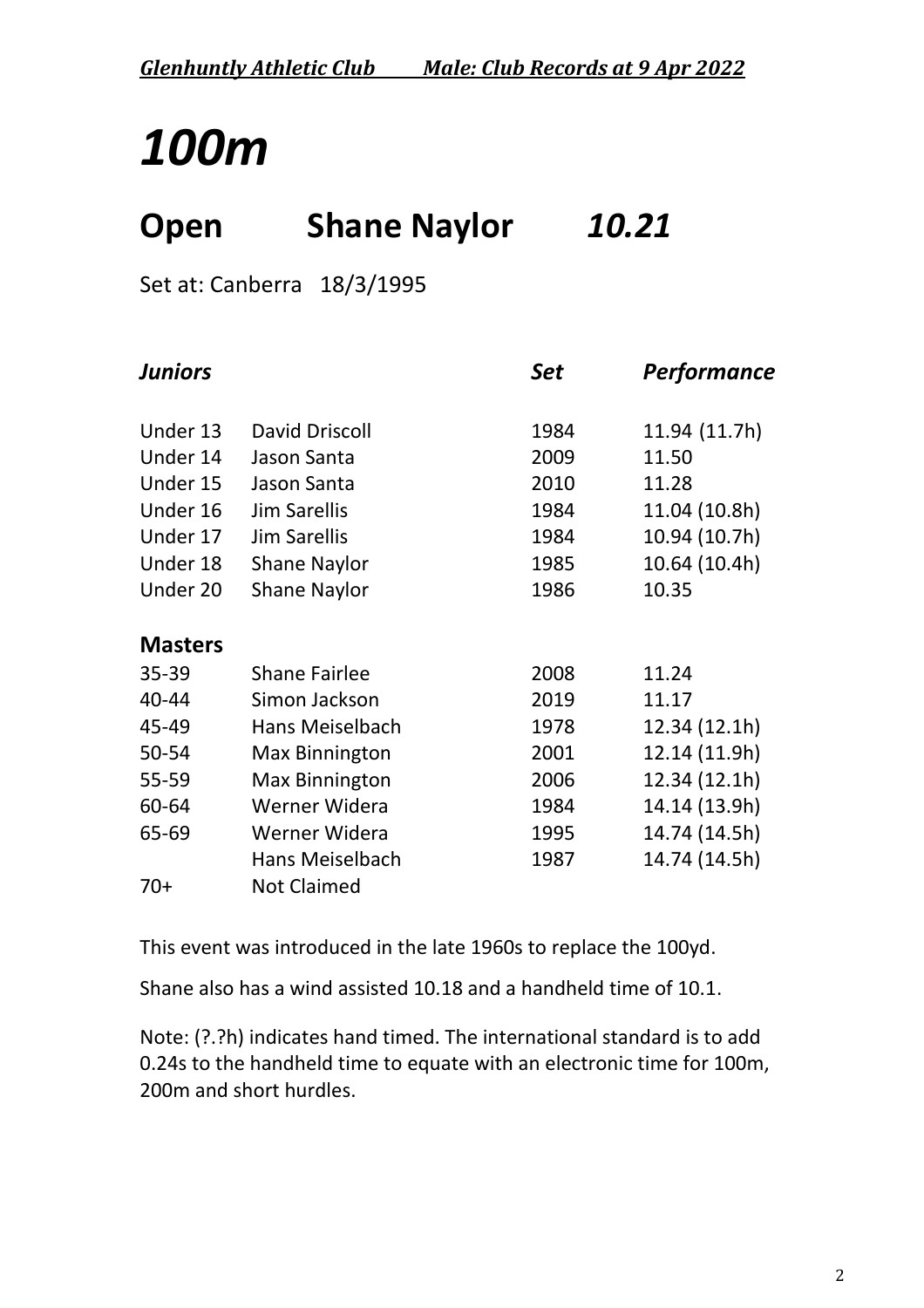### *Open Will Johns 20.94*

#### Set in: Canberra 10/2/2019

| <b>Juniors</b> |                       | <b>Set</b> | Performance   |
|----------------|-----------------------|------------|---------------|
| Under 13       | David Driscoll        | 1984       | 24.24 (24.0h) |
| Under 14       | David Driscoll        | 1984       | 24.24 (24.0h) |
| Under 15       | Sean Wroe             | 2000       | 23.04         |
| Under 16       | <b>Shane Naylor</b>   | 1984       | 22.14 (21.9h) |
| Under 17       | <b>Shane Naylor</b>   | 1984       | 22.14 (21.9h) |
| Under 18       | <b>Rohan Robinson</b> | 1990       | 21.44 (21.2h) |
| Under 20       | Cameron De Bruin      | 2020       | 21.31         |
| <b>Masters</b> |                       |            |               |
| 35-39          | Leigh Phelan          | 2011       | 23.20         |
| 40-44          | Simon Jackson         | 2019       | 22.51         |
|                | Leigh Phelan          | 2017       | 22.36 (NWI)   |
| 45-49          | <b>Kurt Golonka</b>   | 2017       | 24.98         |
| 50-54          | <b>Max Binnington</b> | 2001       | 24.34 (24.1h) |
| 55-59          | Hans Meiselbach       | 1985       | 27.24 (27.0h) |
| 60-64          | Werner Widera         | 1984       | 29.04 (28.8h) |
| 60-64          | Hans Meiselbach       | 1987       | 29.04 (28.8h) |
| 65-69          | Werner Widera         | 1988       | 29.54 (29.3H) |
| $70+$          | <b>Not Claimed</b>    |            |               |

Will Johns also has a 20.90 in Jan 2018 prior to joining our Club.

Peter Fitzgerald has a 20.5 handheld time set in 1975.

#### Notes:

- 1. (NWI) There was no wind instrument for this event and therefore the time is unofficial.
- 2. (?.?h) indicates hand timed. The international standard is to add 0.24s to the handheld time to equate with an electronic time for 100m, 200m and short hurdles.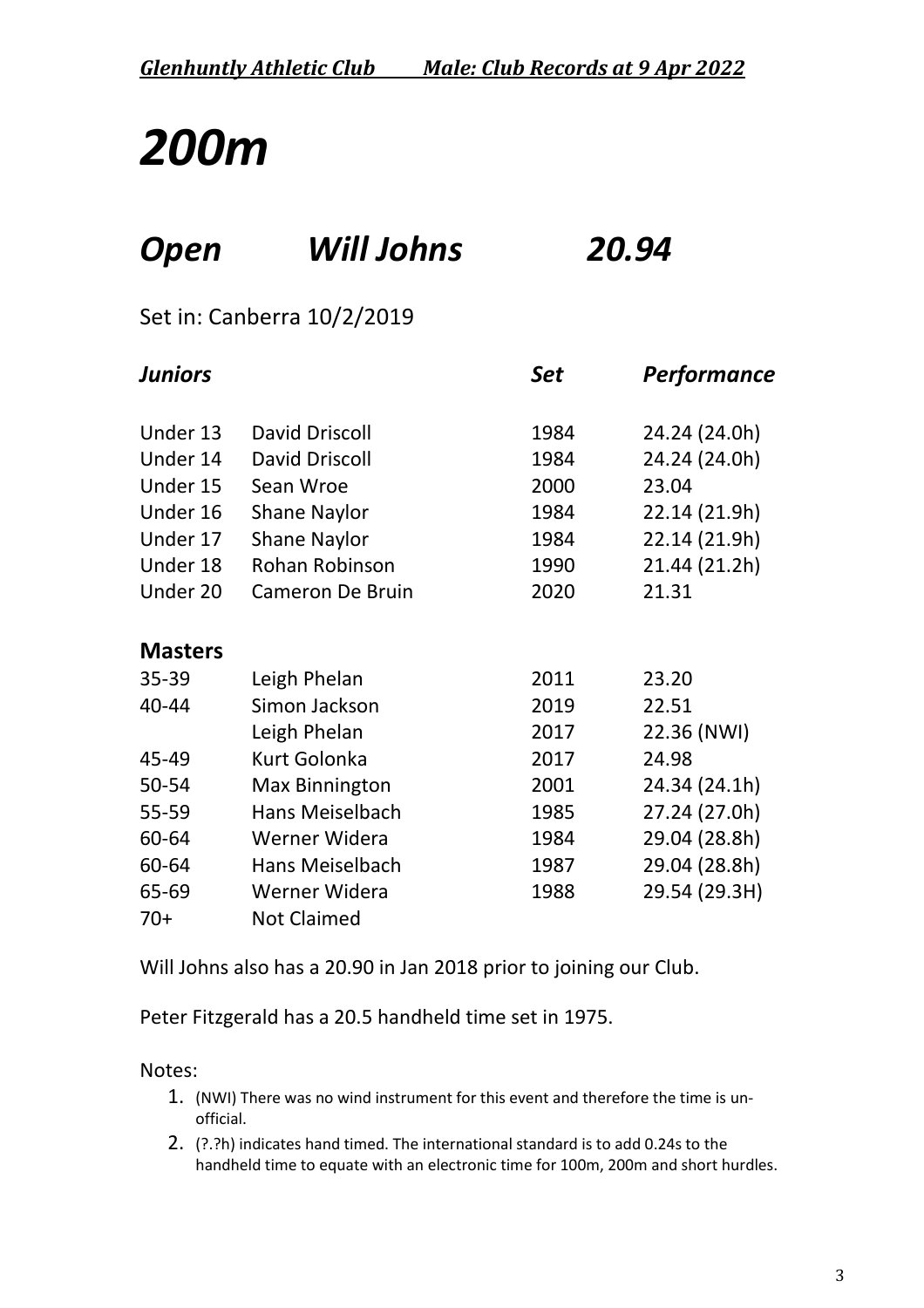### *Open Sean Wroe 45.07*

Set at: Brisbane 20/3/2009

| <b>Juniors</b> |                     | Set  | <b>Performance</b> |
|----------------|---------------------|------|--------------------|
| Under 13       | Dean Anderson       | 1980 | 56.84 (56.7h)      |
| Under 14       | <b>Adam Spencer</b> | 2015 | 52.48              |
| Under 15       | Jaikiah Honner      | 2022 | 50.63              |
| Under 16       | <b>Scott Farley</b> | 1985 | 50.44 (50.3h)      |
| Under 17       | <b>Cooper Smith</b> | 2018 | 48.49              |
| Under 18       | Sean Wroe           | 2003 | 47.85              |
|                | Cooper Smith        | 2019 | 47.85              |
| Under 20       | Rohan Robinson      | 1991 | 45.98              |
| <b>Masters</b> |                     |      |                    |
| 35-39          | Will Little         | 2018 | 50.70              |
| 40-44          | Leigh Phelan        | 2016 | 51.89              |
| 45-49          | <b>Kurt Golonka</b> | 2017 | 55.68              |
| 50-54          | <b>Kurt Golonka</b> | 2020 | 56.43              |
| 55-59          | Hans Meiselbach     | 1985 | 60.14 (60.0h)      |
| 60-64          | Hans Meiselbach     | 1990 | 64.24 (64.1h)      |
| 65-69          | Hans Meiselbach     | 1995 | 71.44 (71.3h)      |
| $70+$          | <b>Not Claimed</b>  |      |                    |

Note: (?.?h) indicates hand timed. The international standard is to add 0.14s to the handheld time to equate with an electronic time for 400m and 400m hurdles.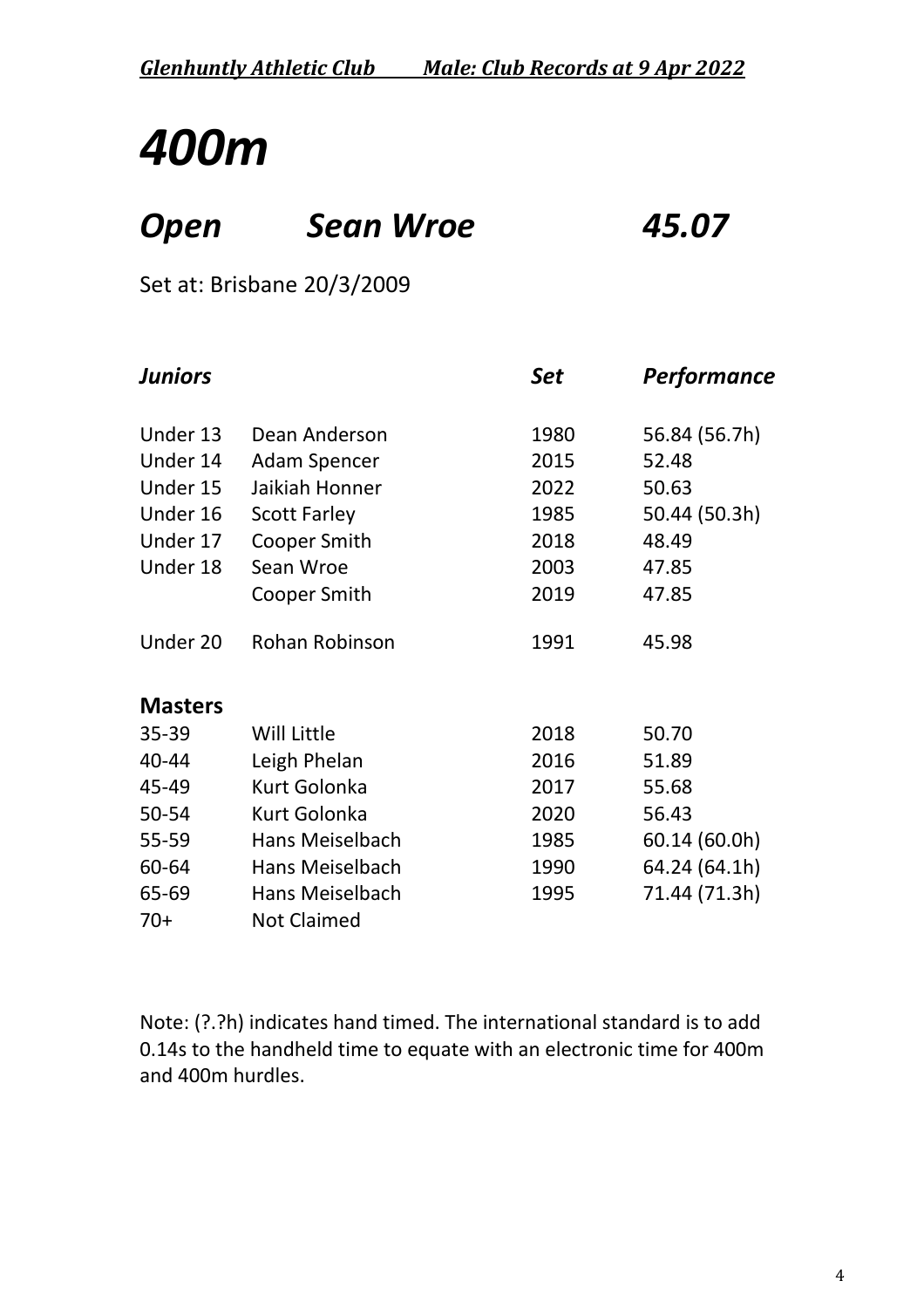### *Club Record James Hatton 1:22.96 (82.96)*

#### **Set 2020.**

| Open           | Tom McLean          | 2019       | 1:34.74 (1:34.6h)  |
|----------------|---------------------|------------|--------------------|
| <b>Juniors</b> |                     | <b>Set</b> | <b>Performance</b> |
| Under 13       | <b>Will Orchard</b> | 2019       | 1:49.74 (1:49.6h)  |
| Under 14       | <b>Will Orchard</b> | 2020       | 01:47.4            |
| Under 15       | <b>Not Claimed</b>  |            |                    |
| Under 16       | <b>Rubin Howard</b> | 2019       | 1:30.14(1:30.0h)   |
| Under 17       | Saksham Singh       | 2020       | 01:37.4            |
| Under 18       | Lukas Ryan          | 2019       | 1:45.84(1:45.7h)   |
| Under 20       | James Hatton        | 2020       | 01:22.96           |
| <b>Masters</b> |                     |            |                    |
| 35-39          | <b>Will Little</b>  | 2019       | 1:34.94 (1:34.8h)  |
| 40-44          | <b>Not Claimed</b>  |            |                    |
| 45-49          | Mickael Soussan     | 2019       | 1:36.34(1:36.2h)   |
| 50-54          | Kurt Golonka        | 2019       | 1:41.64(1:41.5h)   |
| 55-59          | Peter Rushen        | 2019       | 1:54.54 (1:54.4h)  |
| 60-64          | <b>Not Claimed</b>  |            |                    |
| 65-69          | <b>Not Claimed</b>  |            |                    |
| $70+$          | <b>Not Claimed</b>  |            |                    |

Note: (?.?h) indicates hand timed. The international standard is to add 0.14s to the handheld time to equate with an electronic time for races up to 800m.

This event is very irregular and was only introduced into Nitro interclub in 2019.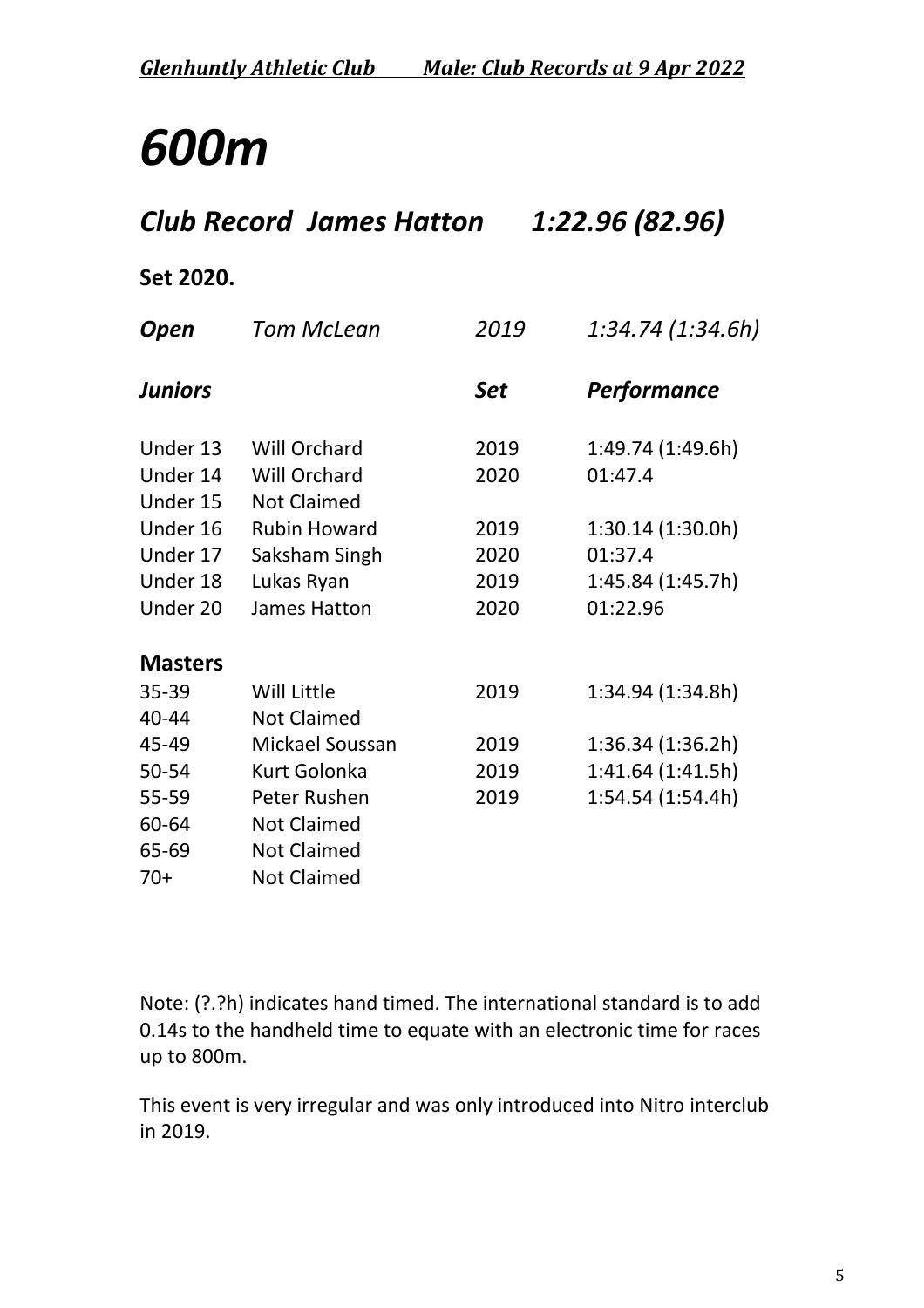### *Open Peter Bourke 1:44.78*

Set at: Brisbane 20/3/1982

| <b>Juniors</b> |                        | Set  | Performance |
|----------------|------------------------|------|-------------|
| Under 13       | <b>Ben Bowen</b>       | 1986 | 2:14.1      |
| Under 14       | Luka Sideridis         | 2022 | 2:00.4      |
| Under 15       | <b>Adam Spencer</b>    | 2016 | 1:56.8      |
| Under 16       | <b>Adam Spencer</b>    | 2017 | 1:53.98     |
| Under 17       | <b>Craig Huffer</b>    | 2006 | 1:52.90     |
| Under 18       | <b>Gary Nevin</b>      | 1985 | 1:51.0      |
| Under 20       | Kris McCarthy          | 1999 | 1:48.6      |
| <b>Masters</b> |                        |      |             |
| 35-39          | <b>Tony Wilson</b>     | 2007 | 1:54.1      |
| 40-44          | <b>Tony Wilson</b>     | 2008 | 1:56.4      |
| 45-49          | <b>Eric Sigmont</b>    | 1990 | 2:01.7      |
| 50-54          | <b>Eric Sigmont</b>    | 1998 | 2:10.1      |
| 55-59          | Hans Meiselbach        | 1985 | 2:24.6      |
| 60-64          | Doug Adeney            | 2007 | 2:36.9      |
| 65-69          | <b>Hans Meiselbach</b> | 1997 | 3:04.9      |
| 70-74          | Peter Colthup          | 1993 | 3:39.0      |
| $75+$          | <b>Ralph Bennett</b>   | 2020 | 3:57.1      |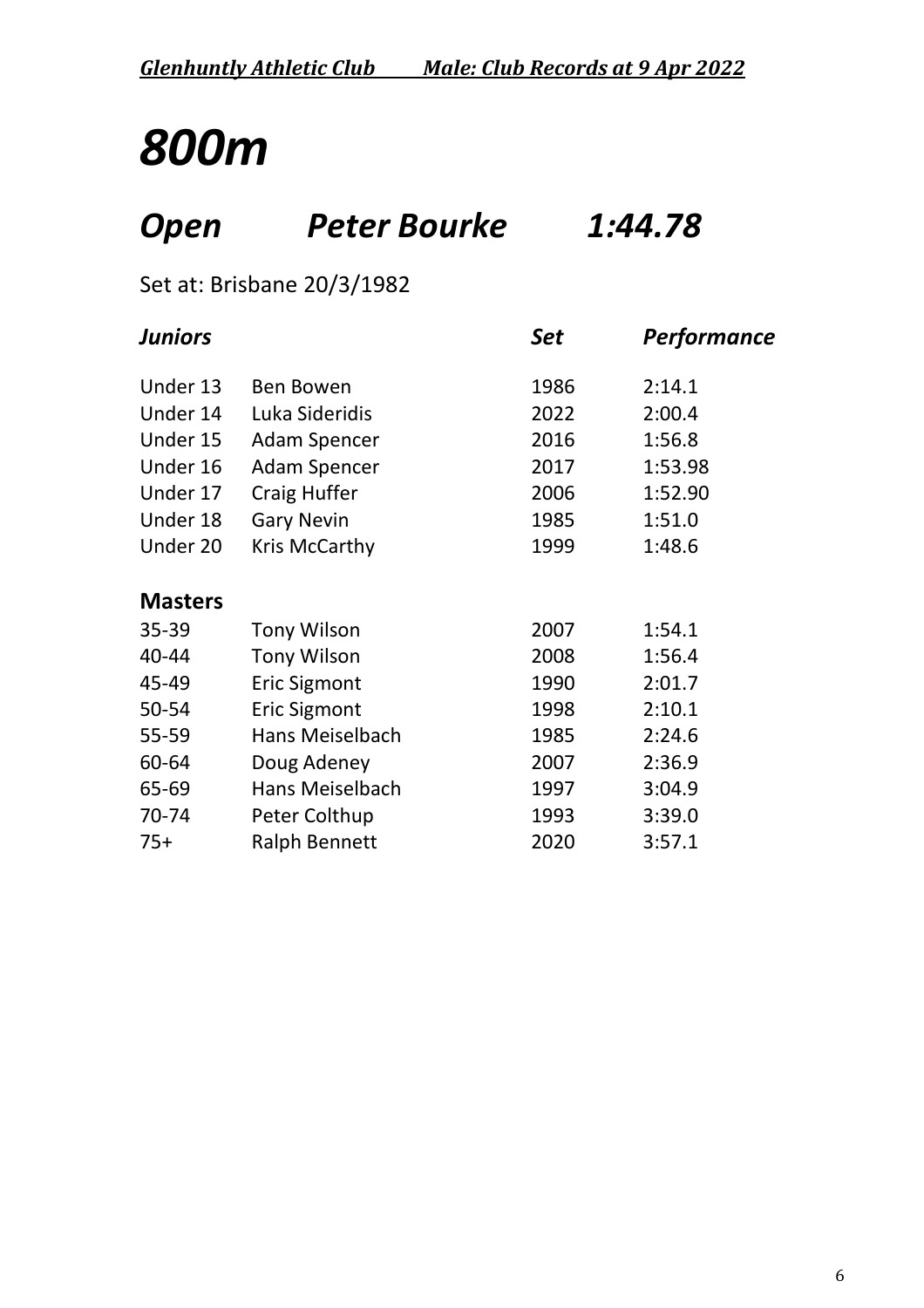## *1,500m*

### *Open Pat Scammell 3:34.61*

Set at: Melbourne 17/3/1988

| <b>Juniors</b> |                      | <b>Set</b> | Performance |  |
|----------------|----------------------|------------|-------------|--|
| Under 13       | <b>Ben Bowen</b>     | 1986       | 4:33.9      |  |
| Under 14       | Luka Sideridis       | 2022       | 4:11.03     |  |
| Under 15       | <b>Michael Power</b> | 1991       | 3:56.0      |  |
| Under 16       | <b>Michael Power</b> | 1992       | 3:55.07     |  |
| Under 17       | <b>Michael Power</b> | 1993       | 3:46.9      |  |
| Under 18       | <b>Michael Power</b> | 1994       | 3:45.31     |  |
| Under 20       | <b>Adam Spencer</b>  | 2021       | 3:39.94     |  |
| <b>Masters</b> |                      |            |             |  |
| $35 - 39$      | <b>Tony Wilson</b>   | 2007       | 3:57.00     |  |
| 40-44          | <b>Tony Wilson</b>   | 2008       | 3:58.83     |  |
| 45-49          | <b>Eric Sigmont</b>  | 1997       | 4:15.6      |  |
| 50-54          | <b>Antonio Russo</b> | 2021       | 4:34.0      |  |
| 55-59          | <b>Eric Sigmont</b>  | 2004       | 4:46.6      |  |
| 60-64          | <b>Eric Sigmont</b>  | 2010       | 5:12.44     |  |
| 65-69          | Werner Widera        | 1988       | 7:17.8      |  |
| $70+$          | <b>Not Claimed</b>   |            |             |  |

Ryan Gregson has run the fastest 1500m by a member but did not run it on the track for the Club.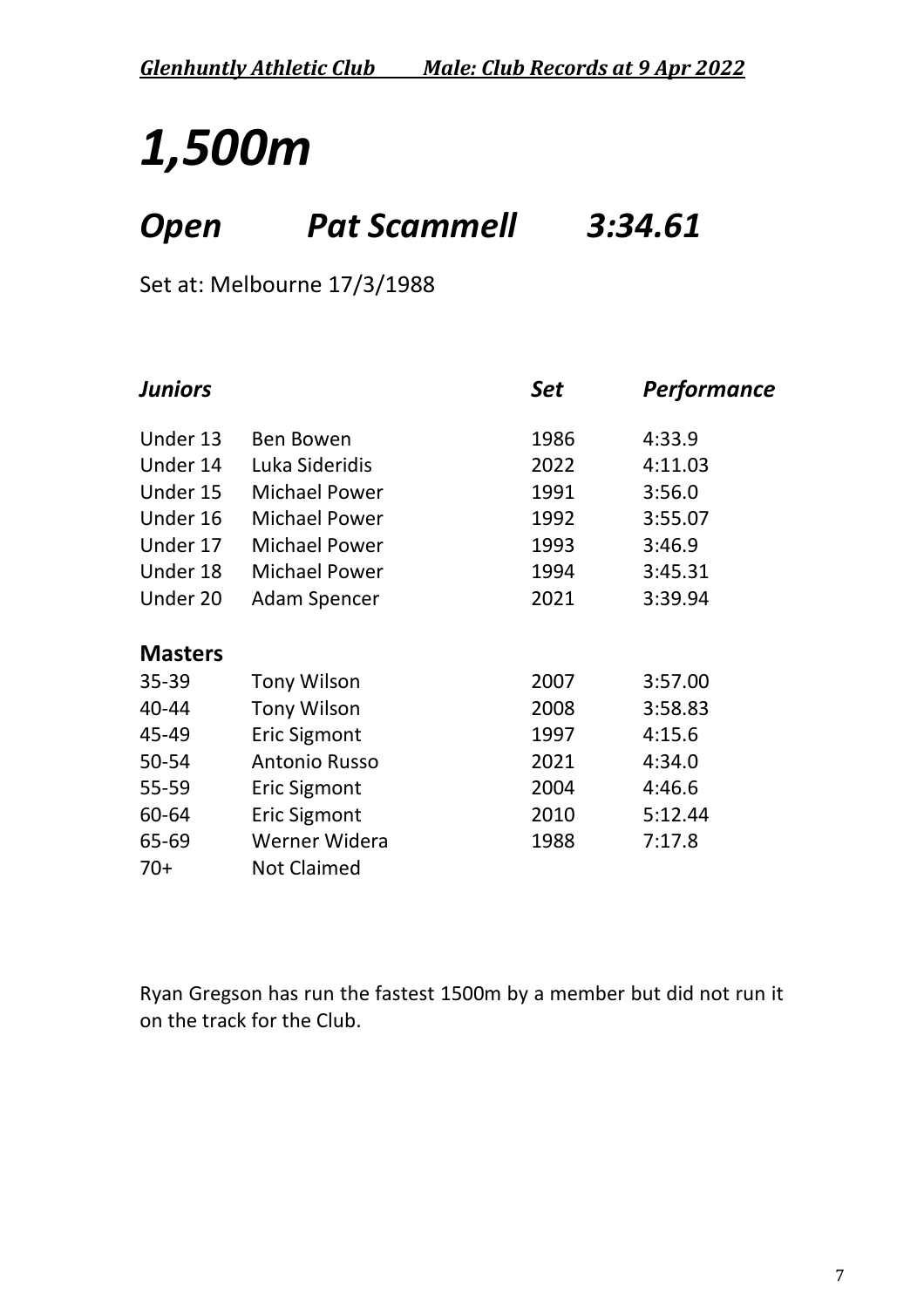## *3,000m*

### *Open Michael Power 7:46.22*

Set at: Brisbane 8/9/2000

| <b>Juniors</b> |                       | Set  | <b>Performance</b> |
|----------------|-----------------------|------|--------------------|
| Under 13       | <b>Tony Wilson</b>    | 1980 | 10:25.9            |
| Under 14       | Sam Lindsay           | 2019 | 9:49.59            |
| Under 15       | <b>Michael Power</b>  | 1991 | 8:53.0             |
| Under 16       | <b>Marcus Clarke</b>  | 1976 | 8:27.8             |
| Under 17       | <b>Michael Power</b>  | 1993 | 8:14.63            |
| Under 18       | <b>Michael Power</b>  | 1994 | 8:08.8             |
| Under 20       | <b>Michael Power</b>  | 1996 | 8:02.94            |
| <b>Masters</b> |                       |      |                    |
| 35-39          | <b>Craig Semple</b>   | 2005 | 8:15.8             |
| 40-44          | <b>Tony Wilson</b>    | 2008 | 8:50.0             |
| 45-49          | <b>Trevor Vincent</b> | 1986 | 9:30.5             |
| 50-54          | <b>Andrew McEvoy</b>  | 2022 | 9:46.4             |
| 55-59          | Peter Rushen          | 2020 | 10:31.7            |
| 60-64          | Peter Rushen          | 2021 | 10:20.04           |
| 65-69          | Peter Colthup         | 1989 | 14:10.8            |
| 70-74          | Alan Irwin            | 2016 | 15:08.19           |
| $75+$          | <b>Not Claimed</b>    |      |                    |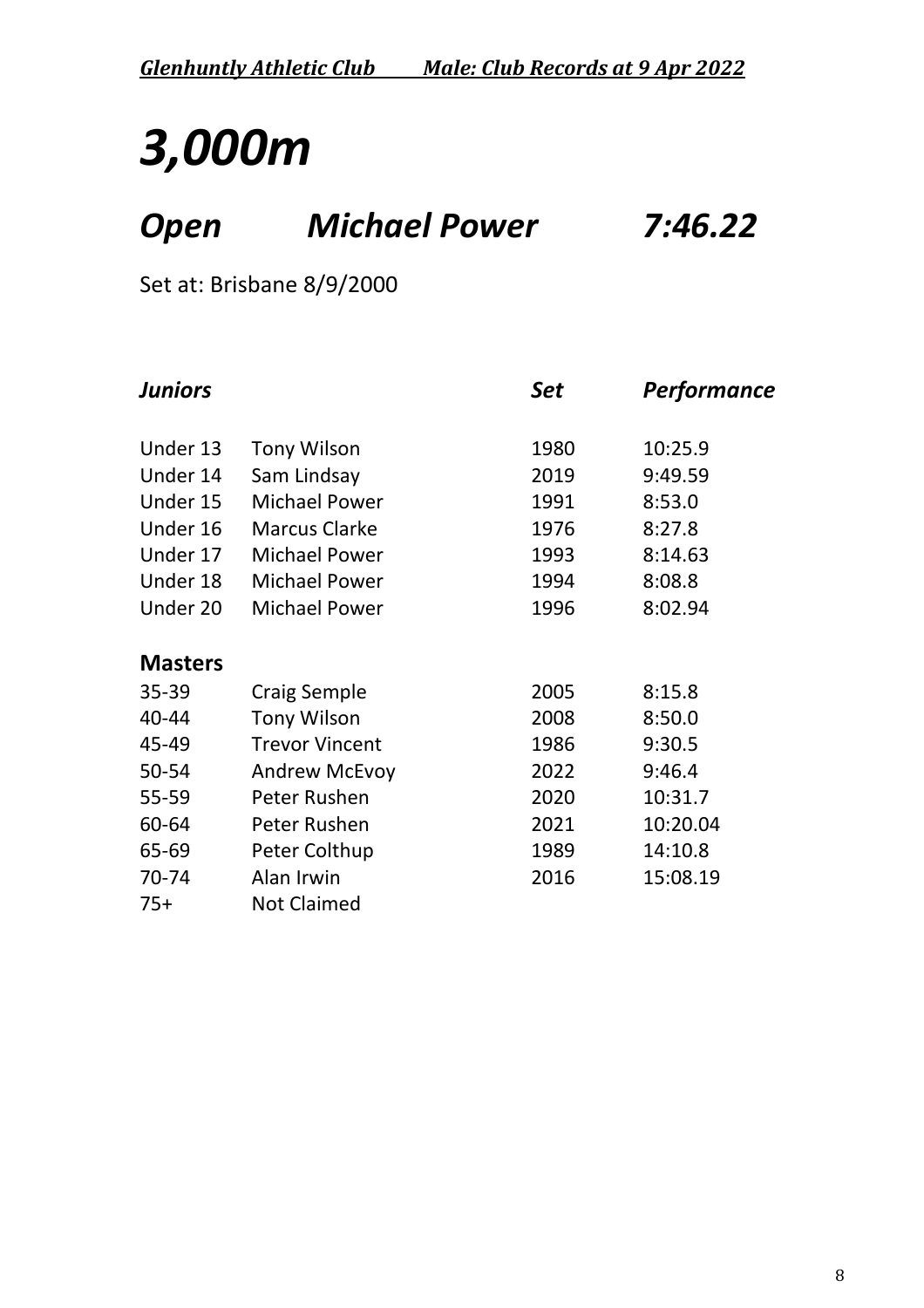## *5,000m*

### *Open Ron Clarke 13.16.6*

Set at: Stockholm 5/7/1966

| <b>Juniors</b>           |      | Performance |
|--------------------------|------|-------------|
| <b>Terry Tsakiridis</b>  | 2021 | 16:48.56    |
| <b>Nicholas Chambers</b> | 2021 | 16:36.12    |
| Aidan Velten             | 2021 | 15:44.2     |
| Logan Janetzki           | 2022 | 14:22.4     |
| Robert DeCastella        | 1976 | 13.58.4     |
|                          |      |             |
| <b>Trevor Vincent</b>    | 1978 | 15:01.0     |
| <b>Trevor Vincent</b>    | 1980 | 14:48.0     |
| <b>Trevor Vincent</b>    | 1984 | 15:35.0     |
| Jamie Rossjohn           | 2019 | 17:11.6     |
| Peter Rushen             | 2019 | 17:47.9     |
| Peter Rushen             | 2021 | 17:58.37    |
| <b>Not Claimed</b>       |      |             |
| <b>Not Claimed</b>       |      |             |
| <b>Ralph Bennett</b>     | 2020 | 28:47.6     |
|                          |      | <b>Set</b>  |

At the time of setting, Ron Clarkes time was a world record.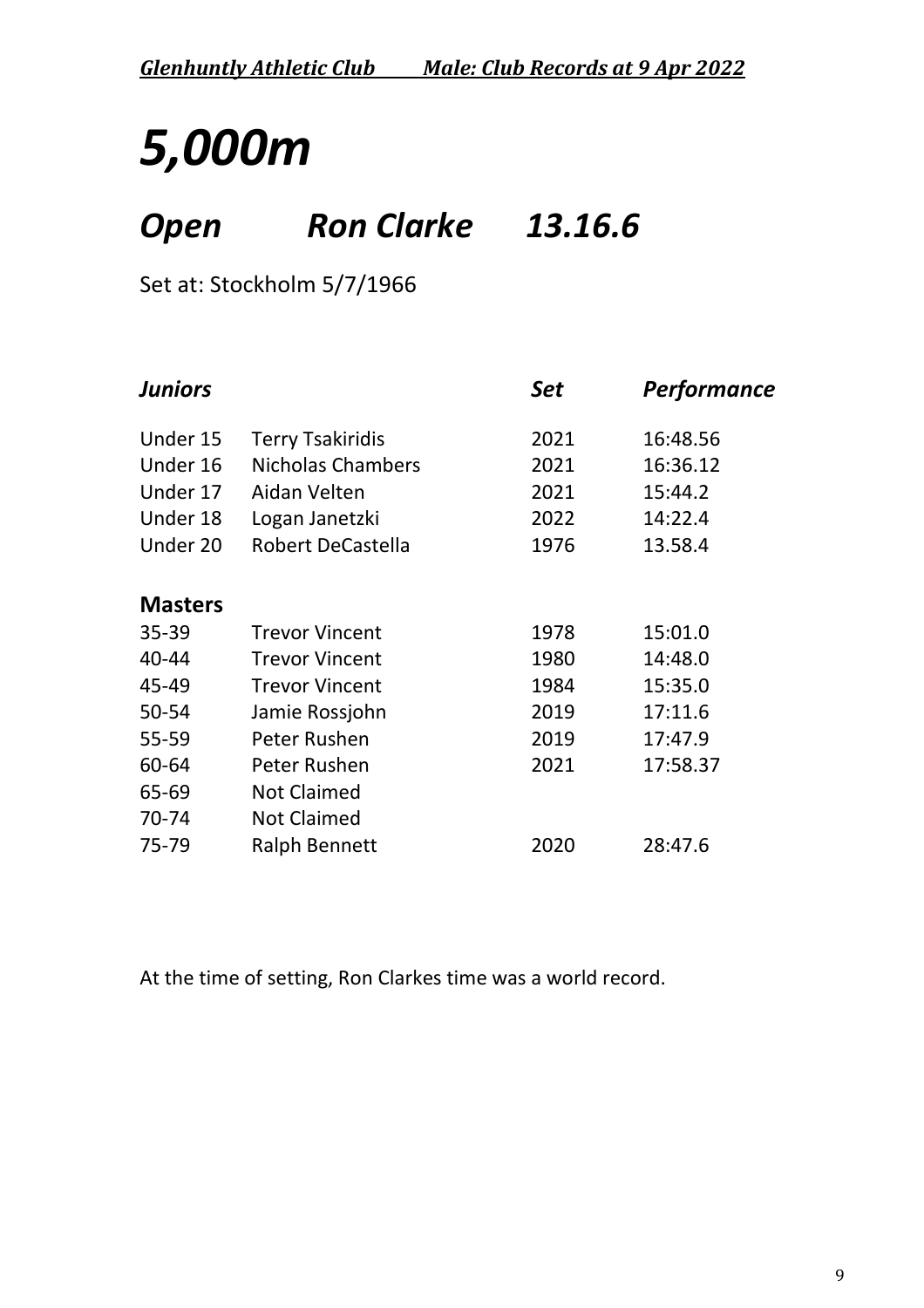### *10,000m Open Ron Clarke 27.39.89*

Set at: Oslo, Norway on 14/6/1965

| <b>Juniors</b> |                       | <b>Set</b> | Performance |
|----------------|-----------------------|------------|-------------|
| Under 18       | <b>Not Claimed</b>    |            |             |
| Under 20       | Robert De Castella    | 1977       | 28:50.4     |
| <b>Masters</b> |                       |            |             |
| $35 - 39$      | <b>Trevor Vincent</b> | 1978       | 31:32.6     |
| 40-44          | <b>Trevor Vincent</b> | 1981       | 30:50.0     |
| 45-49          | <b>Trevor Vincent</b> | 1984       | 33:00.0     |
| 50-54          | Jamie Rossjohn        | 2019       | 35:29.0     |
| 55-59          | Peter Rushen          | 2019       | 37:32.0     |
| 60-64          | Peter Rushen          | 2021       | 37:02.5     |
| 65-69          | <b>Not Claimed</b>    |            |             |
| $70+$          | <b>Not Claimed</b>    |            |             |

At the time of setting, Ron Clarke's time was a world record.

This event does not have an U18 only race.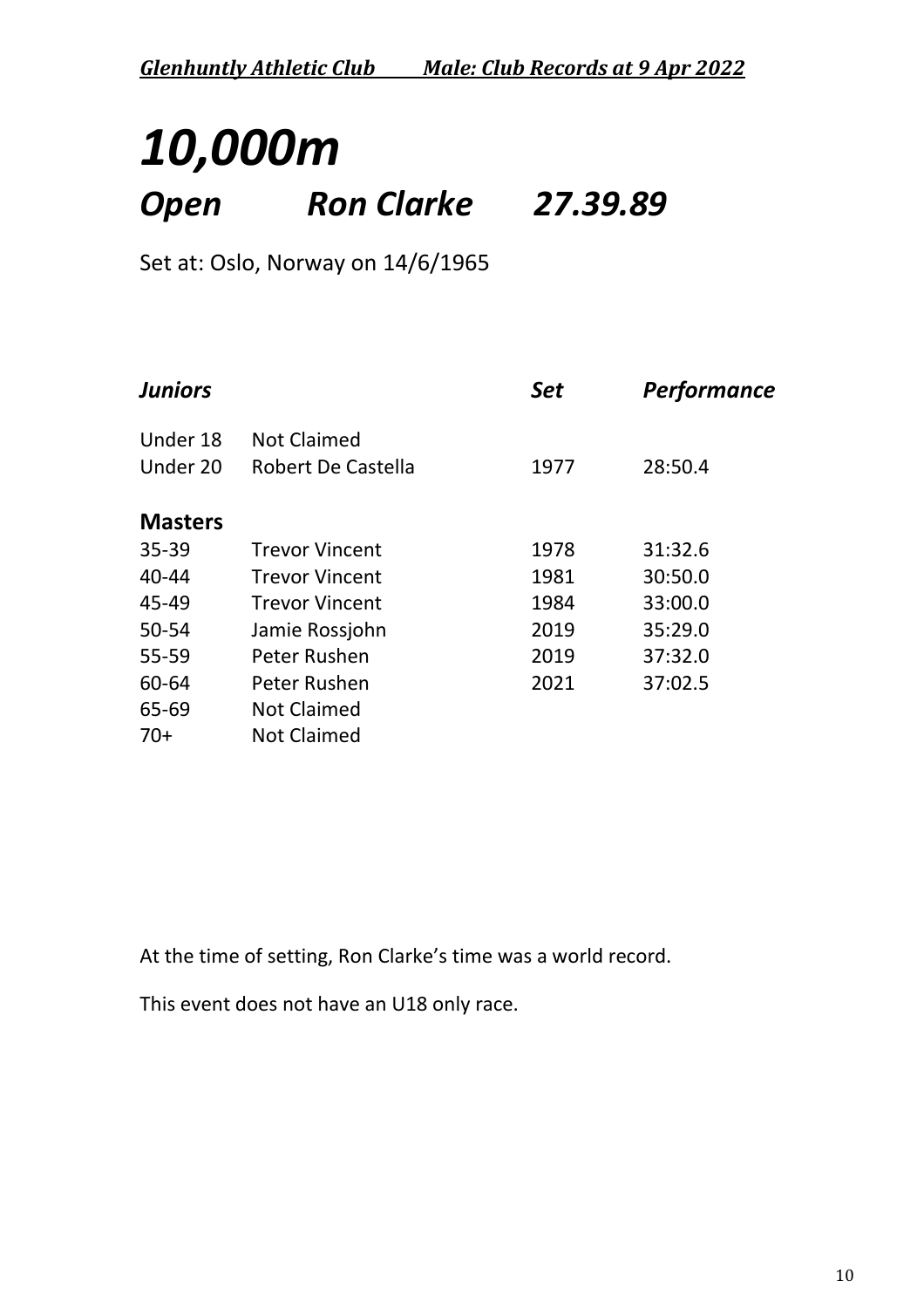## *2,000m Steeplechase (91.4cm)*

### *Open Fraser Thompson 5:50.1*

Set at: interclub in 1996

|                | <b>Juniors</b>  |                        | <b>Set</b> | <b>Performance</b> |
|----------------|-----------------|------------------------|------------|--------------------|
| 76.2cm         |                 |                        |            |                    |
|                | Under 14        | <b>Will Orchard</b>    | 2021       | 7:01.12            |
|                | Under 15        | <b>Will Orchard</b>    | 2022       | 6:44.1             |
|                | Under 16        | Brendan Woodman        | 2002       | 6:30.3             |
| 91.4cm         |                 |                        |            |                    |
|                | Under 16        | <b>Rodney Davies</b>   | 1983       | 6:05.5             |
|                | Under 17        | Laurie Dalton          | 1984       | 6:02.9             |
|                | Under 18        | Steele Irish           | 1992       | 6:01.5             |
|                | Under 20        | Steele Irish           | 1994       | 5:54.2             |
| <b>Masters</b> |                 |                        |            |                    |
| 35-39          |                 | <b>Not Claimed</b>     |            |                    |
| 40-44          |                 | <b>Richard Dowling</b> | 1991       | 6:55.4             |
| 45-49          |                 | Hank Van Wijngaarden   | 1980       | 6:43.8             |
| 50-54          | Hans Meiselbach |                        | 1979       | 7:42.0             |
| 55-59          |                 | <b>Not Claimed</b>     |            |                    |
| 60-64          |                 | <b>Eric Sigmont</b>    | 2010       | 8:08.9             |
| 65-69          |                 | <b>Not Claimed</b>     |            |                    |
| $70+$          |                 | <b>Not Claimed</b>     |            |                    |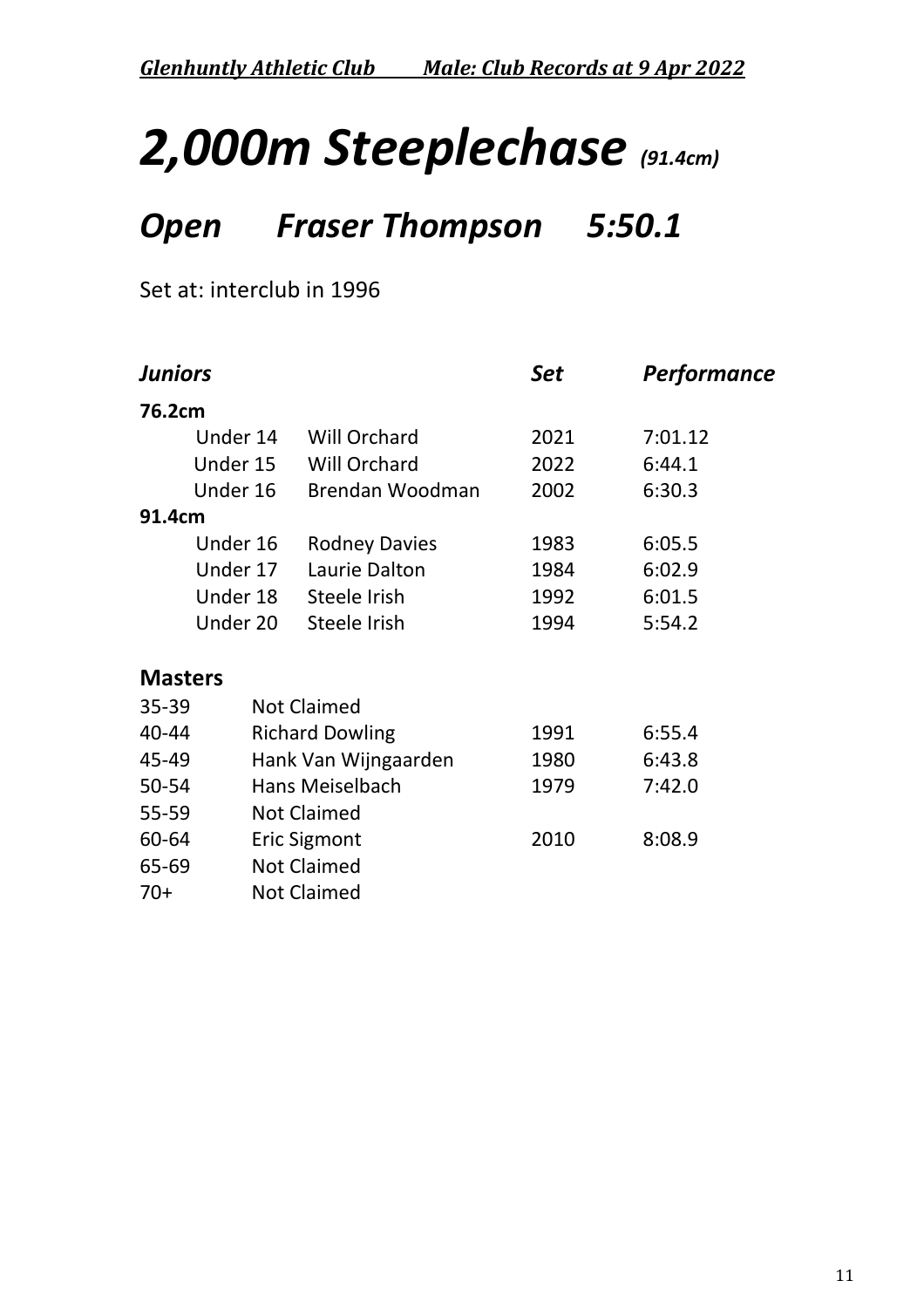## *3,000m Steeplechase (91.4cm.)*

### *Open Robert Gilfillan 8.31.4*

Set at: Melbourne on 6/10/1980

| <b>Junior</b>  |                       | <b>Set</b> | <b>Performance</b> |  |
|----------------|-----------------------|------------|--------------------|--|
| Under 18       | Steele Irish          | 1992       | 9:18.1             |  |
| Under 20       | <b>Robert Walczak</b> | 1969       | 9:10.6             |  |
| Under 20       | <b>Anthony Neal</b>   | 1999       | 9.03.7             |  |
| <b>Masters</b> |                       |            |                    |  |
| $35 - 39$      | Peter Macknamara      | 2013       | 10:13.5            |  |
| $40 - 44$      | Peter Macknamara      | 2015       | 10:00.07           |  |
| 45-49          | Peter Macknamara      | 2018       | 10:20.7            |  |
| 50-54          | <b>Kevin Mannix</b>   | 2021       | 11:37.55           |  |
| 55-59          | Michael Ryan          | 2018       | 15:17.5            |  |
| 60-64          | <b>Eric Sigmont</b>   | 2010       | 12:55.44           |  |
| 65-69          | <b>Not Claimed</b>    |            |                    |  |
| $70+$          | <b>Not Claimed</b>    |            |                    |  |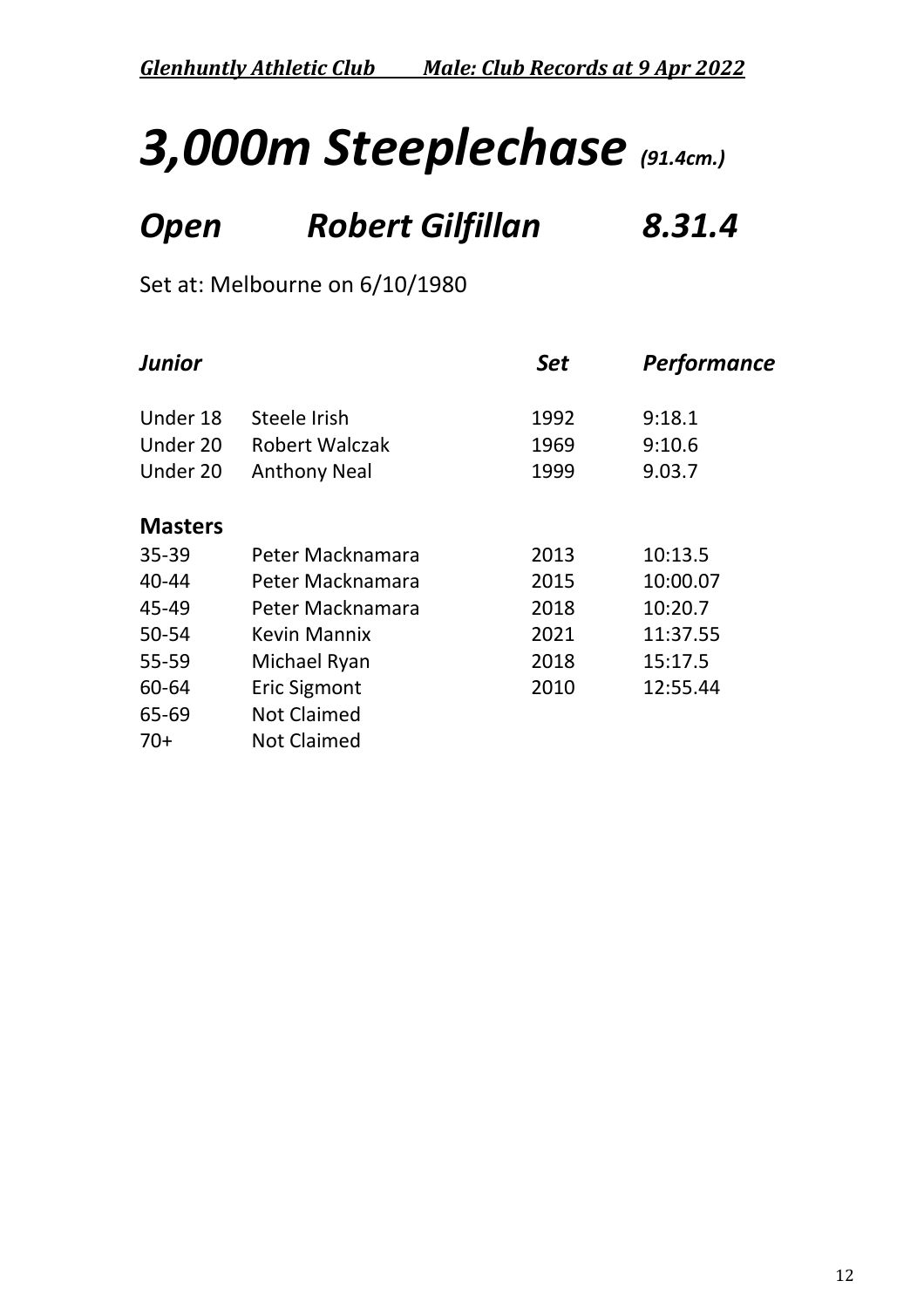*Glenhuntly Athletic Club Male: Club Records at 9 Apr 2022*

## *Sprint Hurdles (10flt 106.7cm)*

### *Open Christopher Douglas 13.65*

Set at: Brisbane 9/04/2022

| <b>Juniors</b>    |                       | <b>Set</b> | <b>Performance</b> |
|-------------------|-----------------------|------------|--------------------|
| 80m 8flt 76.2cm   |                       |            |                    |
| Under 13          | William Wong          | 2019       | 13.4               |
| 90m 9flt 76.2cm   |                       |            |                    |
| Under 14          | <b>William Wong</b>   | 2019       | 12.35              |
| 100m 10flt 84cm   |                       |            |                    |
| Under 14          | <b>William Wong</b>   | 2020       | 14.49              |
| Under 15          | William Wong          | 2021       | 13.35              |
| Under 16          | William Wong          | 2021       | 13.05              |
| 110m 10flt 91.4cm |                       |            |                    |
| Under 17          | <b>Andrew Taylor</b>  | 1983       | 14.3               |
| Under 18          | <b>Andrew Taylor</b>  | 1983       | 14.3               |
|                   | <b>Peter Kent</b>     | 1985       | 14.3               |
| 10flt 99.1cm      |                       |            |                    |
| Under 20          | Rohan Robinson        | 1990       | 14.8               |
|                   |                       |            |                    |
| <b>Masters</b>    |                       |            |                    |
| 10flt 99.1cm      |                       |            |                    |
| 35-39             | Kulan Ranasinghe      | 2015       | 18.03              |
| 40-44             | Kulan Ranasinghe      | 2019       | 16.98              |
| 45-49             | <b>Greg Varigos</b>   | 2007       | 17.7               |
| 10flt 91.4cm      |                       |            |                    |
| 50-54             | Hans Meiselbach       | 1980       | 19.2               |
| 55-59             | <b>Max Binnington</b> | 2004       | 16.5               |
| 60-64             | Hans Meiselbach       | 1990       | 20.0               |
| 65-69             | <b>Not Claimed</b>    |            |                    |
| $70+$             | <b>Not Claimed</b>    |            |                    |

Note: (?.?h) indicates hand timed. The international standard is to add 0.24s to the handheld time to equate with an electronic time for short hurdles.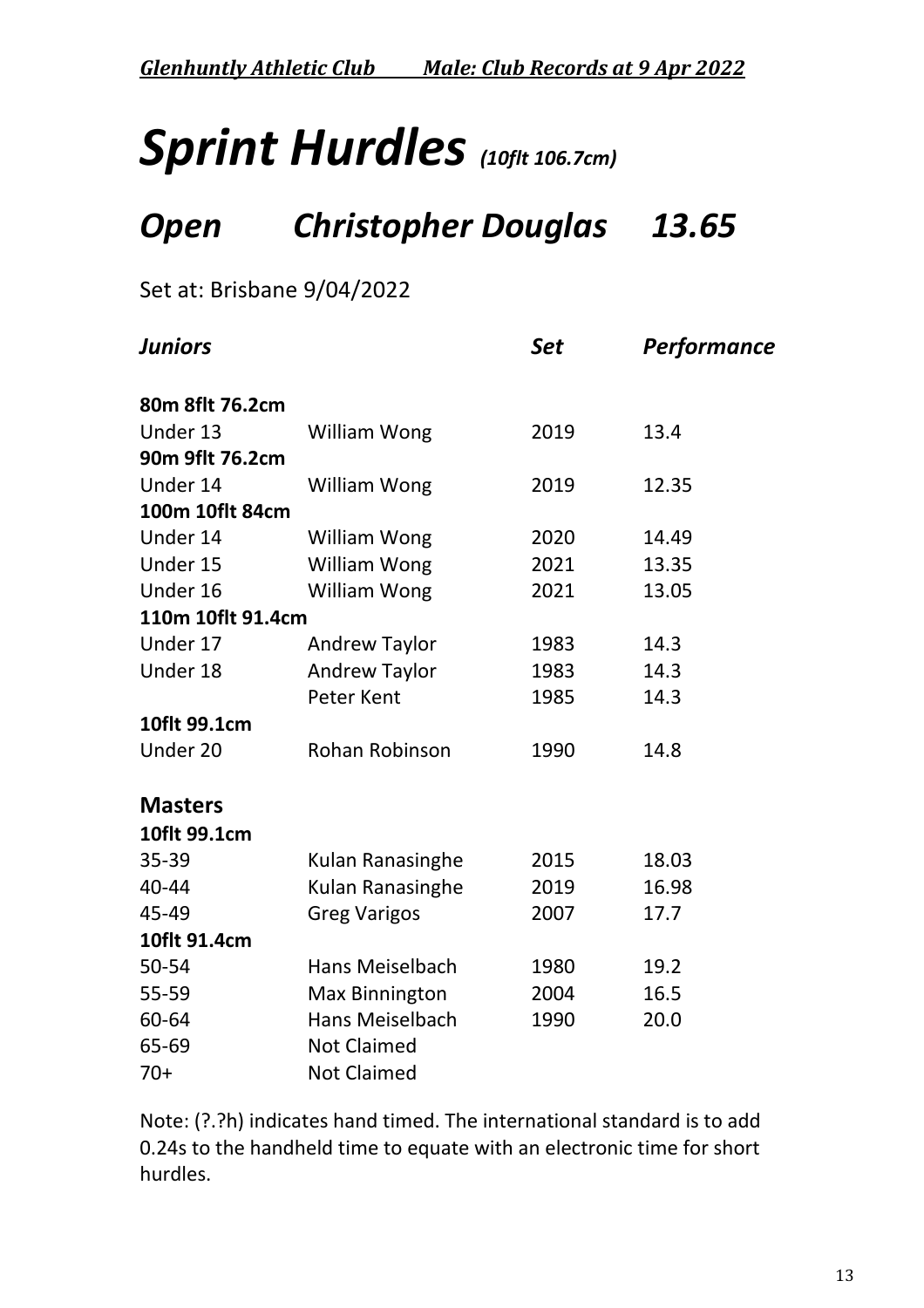*Glenhuntly Athletic Club Male: Club Records at 9 Apr 2022*

## *400m Hurdles. (10flt 91.4cm)*

### *Open Rohan Robinson 48.28*

Set at: Atlanta USA 31/7/1996

| <b>Juniors</b>     |                       | Set  | <b>Performance</b> |
|--------------------|-----------------------|------|--------------------|
| 200m. 10flt 76.2cm |                       |      |                    |
| Under 14           | Cooper Acklom         | 2022 | 28.25              |
|                    | Under 15 William Wong | 2021 | 26.29              |
| Under 16           | <b>Andrew McGrath</b> | 2013 | 25.37              |
| 400m. 10flt 84cm   |                       |      |                    |
| Under 17           | Rohan Robinson        | 1988 | 54.2               |
| Under 18           | Rohan Robinson        | 1990 | 51.2               |
| 400m 10flt 91.4cm  |                       |      |                    |
| Under 20           | <b>Rohan Robinson</b> | 1992 | 49.35              |
| <b>Masters</b>     |                       |      |                    |
| 10flt 91.4cm       |                       |      |                    |
| $35 - 39$          | Kulan Ranasinghe      | 2015 | 55.59              |
| 40-44              | Kulan Ranasinghe      | 2019 | 59.55              |
| 45-49              | <b>Max Binnington</b> | 1996 | 58.8               |
| 10flt 84cm         |                       |      |                    |
| 50-54              | Hans Meiselbach       | 1981 | 65.1               |
| $55 - 59$          | Hans Meiselbach       | 1984 | 68.09              |
| 60-64              | Peter Colthup         | 1981 | 83.8               |
| 300h               |                       |      |                    |
| 65-69              | Hans Meiselbach       | 1994 | 53.2               |
| $70+$              | <b>Not Claimed</b>    |      |                    |

Note: (?.?h) indicates hand timed. The international standard is to add 0.14s to the handheld time to equate with an electronic time for 400m and 400m hurdles.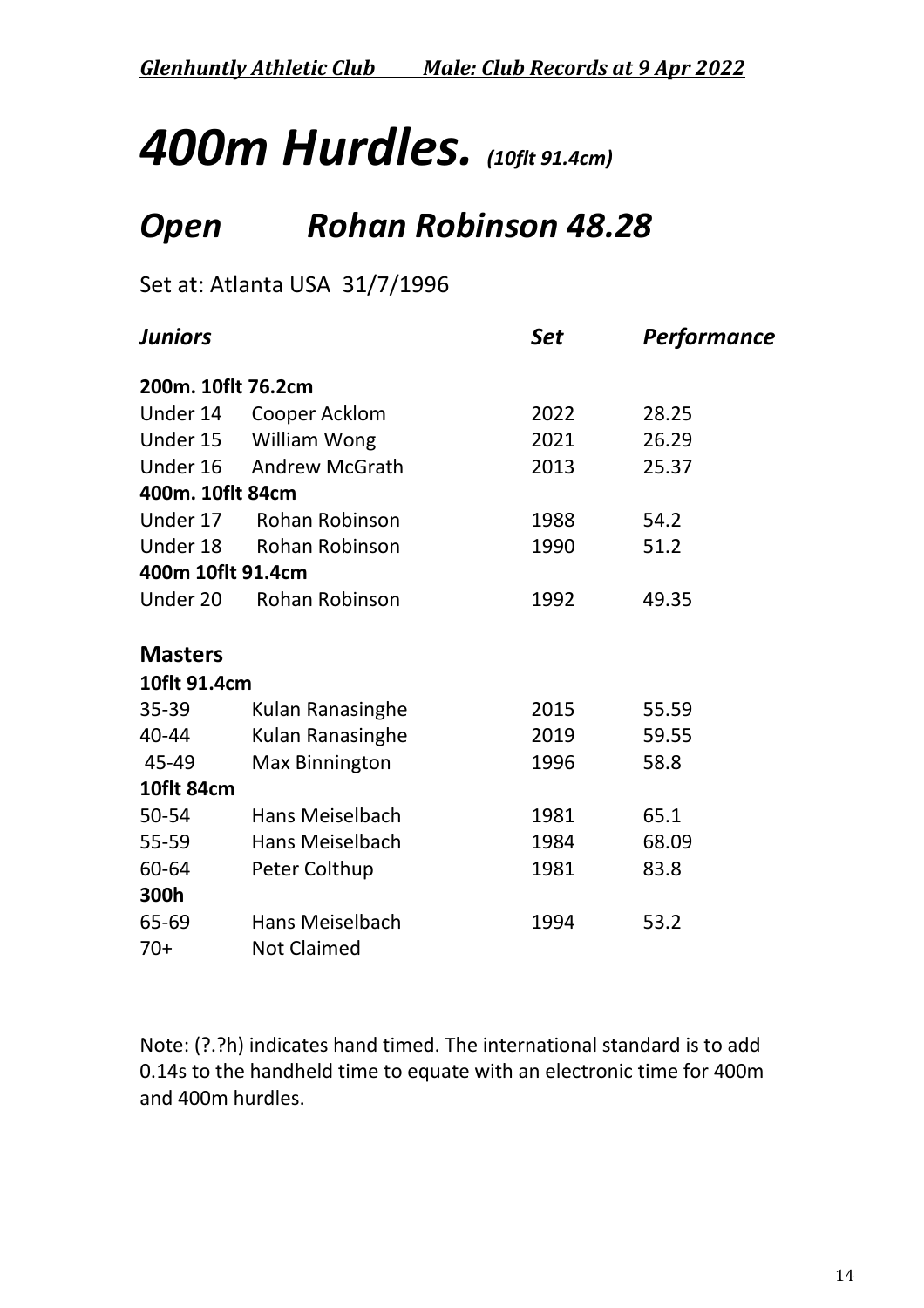## *1,500m Walk*

### *Open Rhydian Cowley 5:29.0*

#### Set at: interclub in 2014

| <b>Juniors</b> |                        | Set  | Performance |
|----------------|------------------------|------|-------------|
| Under 13       | Anthony Keeshan        | 1981 | 7:42.0      |
| Under 14       | David Dillon           | 1967 | 7:14.2      |
| Under 15       | Anthony Keeshan        | 1982 | 6:41.3      |
| Under 16       | <b>Domenic McGrath</b> | 1988 | 6:24.35     |
| Under 17       | <b>Domenic McGrath</b> | 1988 | 6:24.35     |
| Under 18       | Domenic McGrath        | 1990 | 6:19.3      |
| Under 20       | Domenic McGrath        | 1990 | 6:19.3      |
| <b>Masters</b> |                        |      |             |
| 35-39          | Peter Buller           | 1982 | 6:29.0      |
| 40-44          | <b>Bill Dillon</b>     | 1979 | 6:52.0      |
| 45-49          | Peter Buller           | 1991 | 6:47.0      |
| 50-54          | <b>Phil Hutton</b>     | 2001 | 8:03.2      |
| 55-59          | <b>Phil Hutton</b>     | 2002 | 8:35.1      |
| 60-64          | <b>Phil Hutton</b>     | 2007 | 8:55.1      |
| 65-69          | Jim Short              | 1991 | 8:52.9      |
| 70-74          | <b>Ralph Bennett</b>   | 2016 | 8:15.21     |
| 75-79          | <b>Ralph Bennett</b>   | 2018 | 8:45.13     |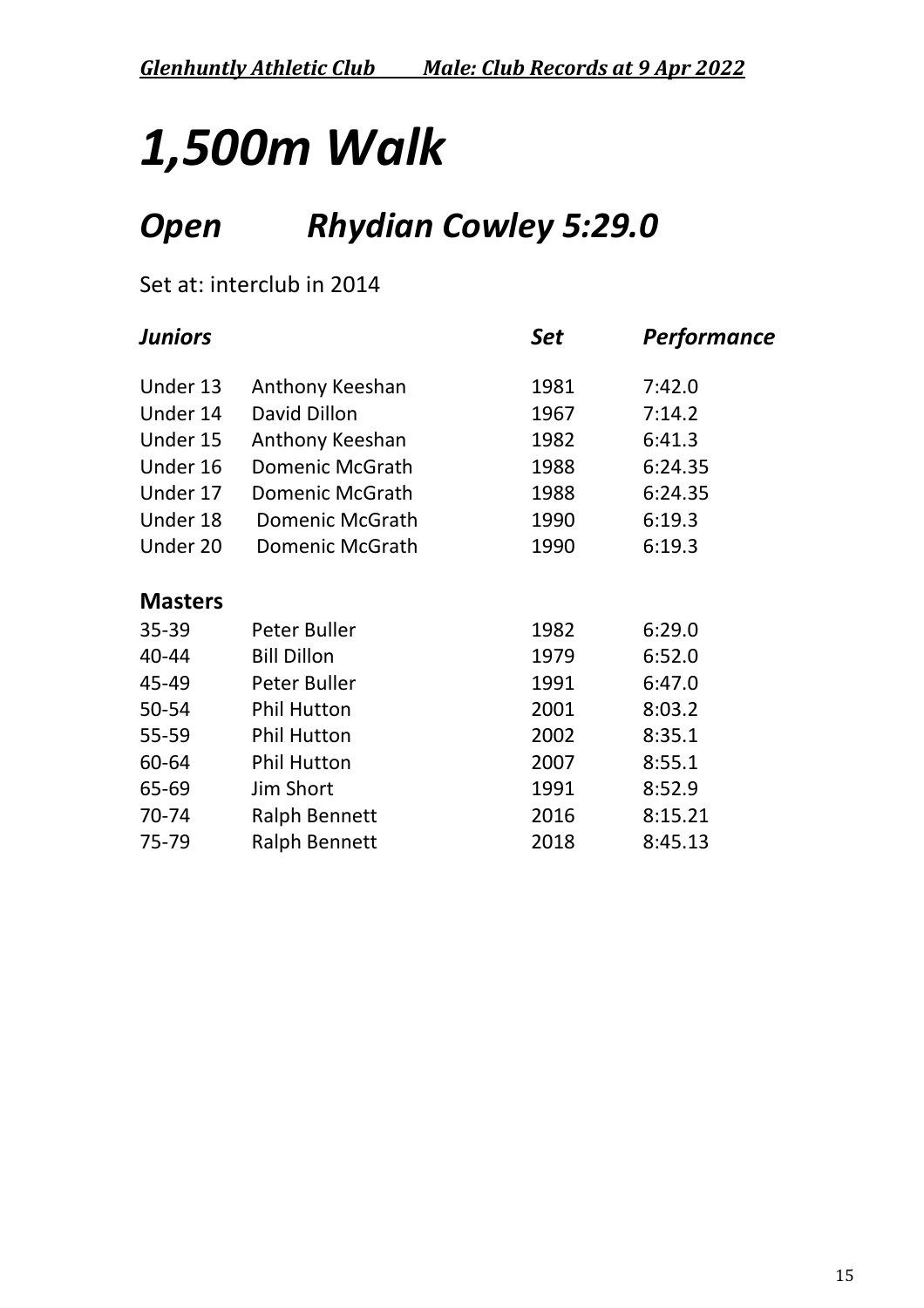### *Open Rhydian Cowley 7:29.1*

Set in: 2014.

| <b>Juniors</b> |                        | Set  | <b>Performance</b> |
|----------------|------------------------|------|--------------------|
| Under 14       | Andrew Almond          | 1991 | 12:13.0            |
| Under 15       | <b>Scott Hutton</b>    | 1990 | 11:00.8            |
| Under 16       | Domenic McGrath        | 1987 | 9:14.0             |
| Under 17       | <b>Domenic McGrath</b> | 1989 | 9:14.0             |
| Under 18       | Domenic McGrath        | 1990 | 8:53.0             |
| Under 20       | <b>Rhydian Cowley</b>  | 2011 | 7:54.0             |
| <b>Masters</b> |                        |      |                    |
| 35-39          | <b>Ross Reid</b>       | 1994 | 8:36.8             |
| 40-44          | <b>Ross Reid</b>       | 1995 | 8:43.2             |
| 45-49          | <b>Ross Reid</b>       | 2002 | 8:54.6             |
| 50-54          | Peter Buller           | 1995 | 10:21.0            |
| 55-59          | <b>Phil Hutton</b>     | 2001 | 11:00.4            |
| 60-64          | Jim Short              | 2010 | 11.23.4            |
| 65-69          | Jim Short              | 1991 | 11:52.0            |
| 70-74          | <b>Ralph Bennett</b>   | 2016 | 11:34.4            |
| 75-79          | <b>Ralph Bennett</b>   | 2019 | 11:55.4            |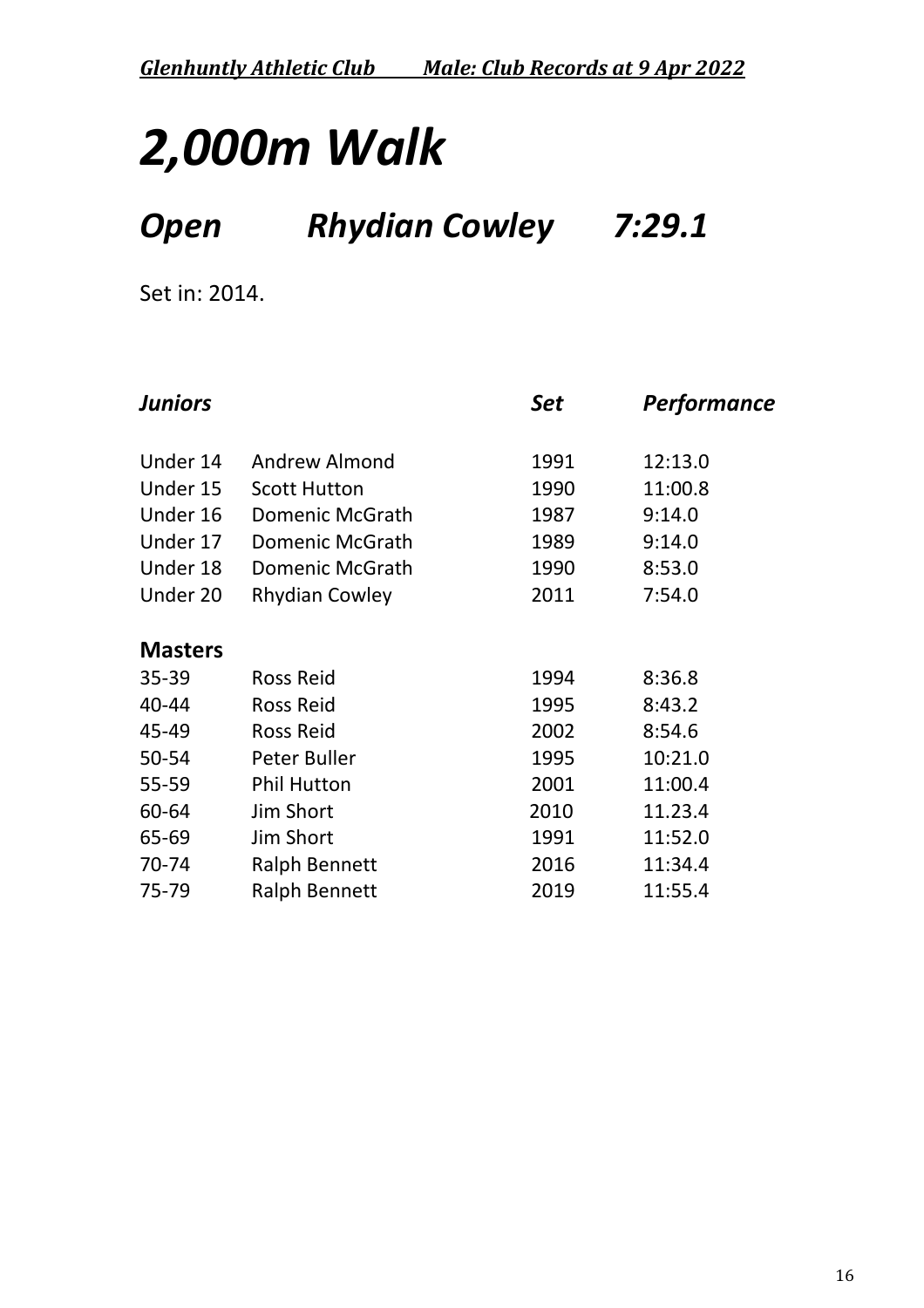### *Open Rhydian Cowley 11:33.10*

#### Set in: 2015

| <b>Juniors</b> |                       | Set  | <b>Performance</b> |
|----------------|-----------------------|------|--------------------|
| Under 16       | <b>Rhydian Cowley</b> | 2007 | 13:35.8            |
| Under 17       | <b>Rhydian Cowley</b> | 2007 | 12:51.8            |
| Under 18       | <b>Rhydian Cowley</b> | 2010 | 12:33.89           |
| Under 20       | <b>Rhydian Cowley</b> | 2011 | 12:22.0            |
| <b>Masters</b> |                       |      |                    |
| 35-39          | <b>Ross Reid</b>      | 1994 | 12:47.8            |
| 40-44          | <b>Ross Reid</b>      | 1996 | 13:13.6            |
| 45-49          | <b>Ross Reid</b>      | 2001 | 13:33.0            |
| 50-54          | Peter Buller          | 1995 | 16:19.0            |
| 55-59          | <b>Phil Hutton</b>    | 2003 | 17:36.1            |
| 60-64          | Jim Short             | 1985 | 17:10.6            |
| 65-69          | Jim Short             | 1990 | 18:19.0            |
| 70-74          | <b>Ralph Bennett</b>  | 2016 | 17:06.8            |
| 75-79          | <b>Ralph Bennett</b>  | 2019 | 17:33.6            |
| 80-84          | <b>Gus Theobald</b>   | 1979 | 19:11.0            |
| 85-89          | <b>Gus Theobald</b>   | 1982 | 19:31.0            |
| $90+$          | <b>Gus Theobald</b>   | 1989 | 21:21.0            |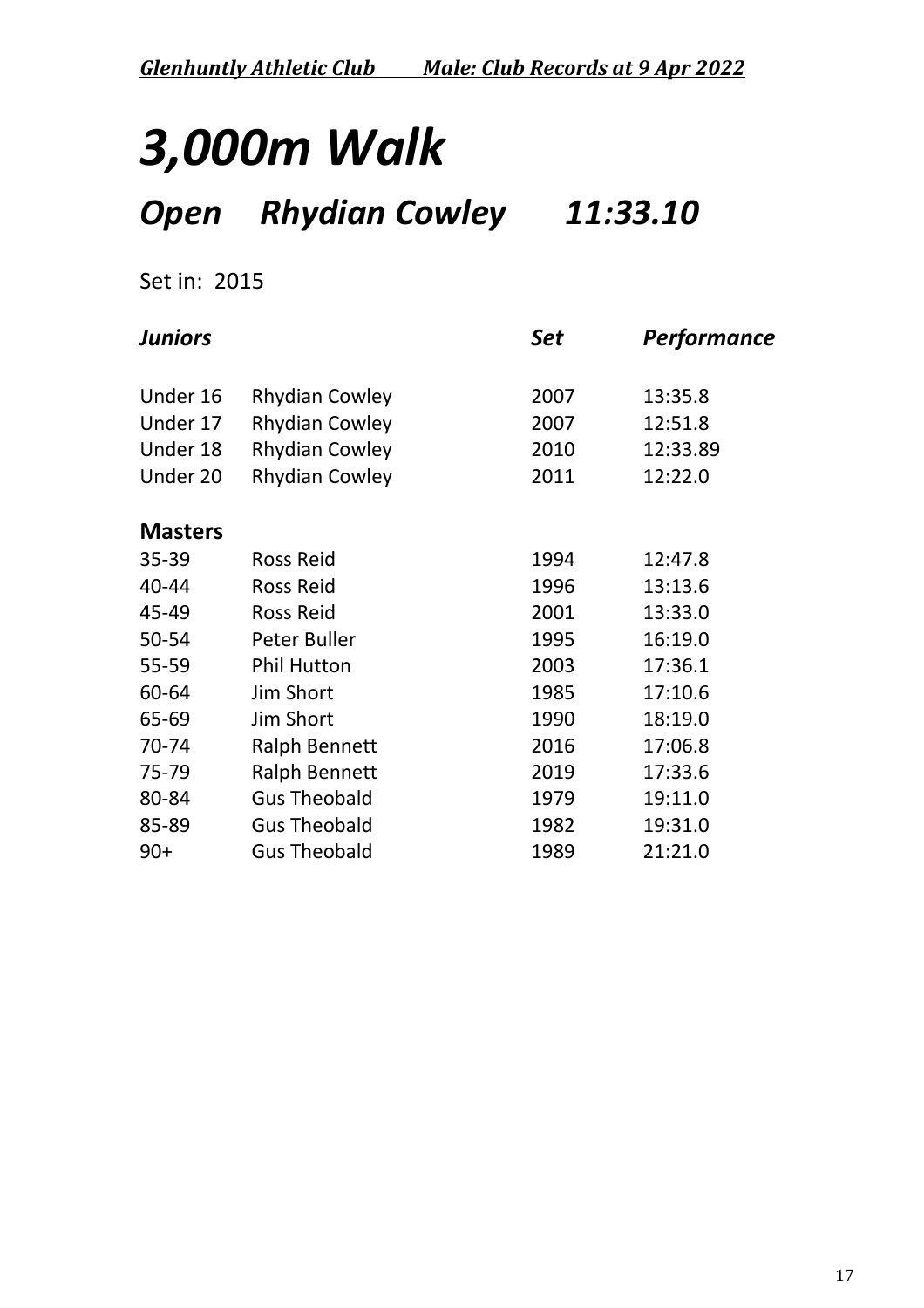*Glenhuntly Athletic Club Male: Club Records at 9 Apr 2022*

## *5,000m Walk*

### *Open Rhydian Cowley 19:09.48*

#### Set at: Melbourne March 2021

| <b>Juniors</b> |                       | Set  | <b>Performance</b> |
|----------------|-----------------------|------|--------------------|
| Under 16       | <b>Rhydian Cowley</b> | 2007 | 24:39.4            |
| Under 17       | <b>Rhydian Cowley</b> | 2007 | 22:19.4            |
| Under 18       | <b>Rhydian Cowley</b> | 2008 | 21.43.36           |
| Under 20       | <b>Rhydian Cowley</b> | 2011 | 20:54.0            |
| <b>Masters</b> |                       |      |                    |
| 35-39          | <b>Ross Reid</b>      | 1990 | 22:10.9            |
| 40-44          | <b>Ross Reid</b>      | 1995 | 22:48.0            |
| 45-49          | <b>Ross Reid</b>      | 2001 | 22:57.0            |
| 50-54          | Peter Buller          | 1996 | 28:29.0            |
| 55-59          | <b>Not Claimed</b>    |      |                    |
| 60-64          | <b>Tony Doran</b>     | 2013 | 33:33.34           |
| 65-69          | <b>Tony Doran</b>     | 2017 | 35:11.27           |
| 70-74          | <b>Gus Theobald</b>   | 1971 | 30:42.0            |
| 75-79          | <b>Ralph Bennett</b>  | 2017 | 31:28.26           |
| 80-84          | <b>Gus Theobald</b>   | 1977 | 30:42.0            |
| 85-89          | <b>Gus Theobald</b>   | 1982 | 33:14.2            |
| $90+$          | <b>Gus Theobald</b>   | 1987 | 35:09.5            |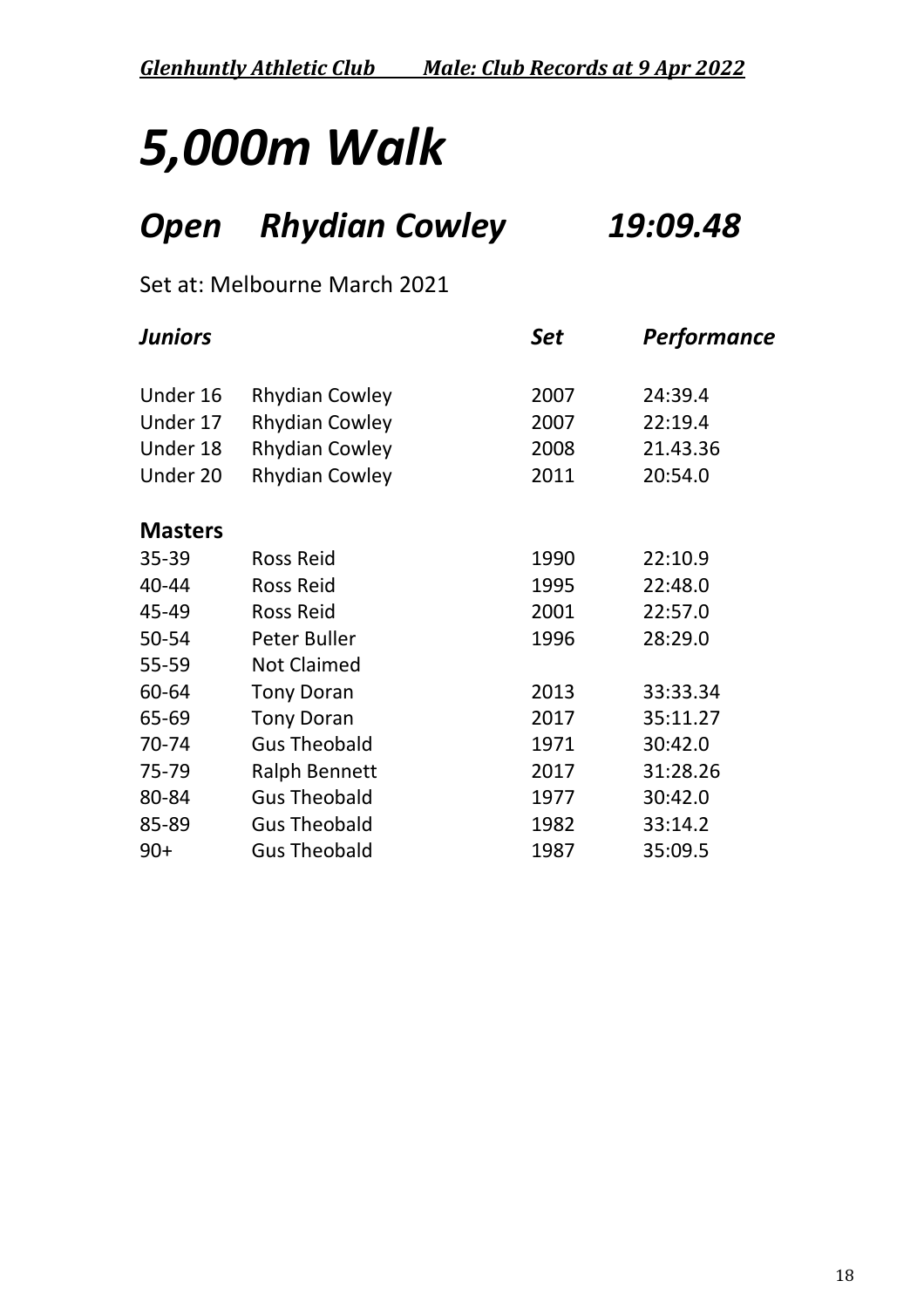### *Open Rhydian Cowley 39:14.6*

Set in: 2021

| <b>Juniors</b> |                       | Set  | Performance |
|----------------|-----------------------|------|-------------|
| Under 16       | Not claimed           |      |             |
| Under 17       | Not claimed           |      |             |
| Under 18       | Not claimed           |      |             |
| Under 20       | <b>Rhydian Cowley</b> | 2009 | 43:22.0     |
| <b>Masters</b> |                       |      |             |
| $35 - 39$      | Not claimed           |      |             |
| 40-44          | Not claimed           |      |             |
| 45-49          | Not claimed           |      |             |
| 50-54          | Not claimed           |      |             |
| 55-59          | <b>Not Claimed</b>    |      |             |
| 60-64          | Not claimed           |      |             |
| 65-69          | Not claimed           |      |             |
| 70-74          | <b>Gus Theobald</b>   |      | 1:17.52     |
| 75-79          | Not claimed           |      |             |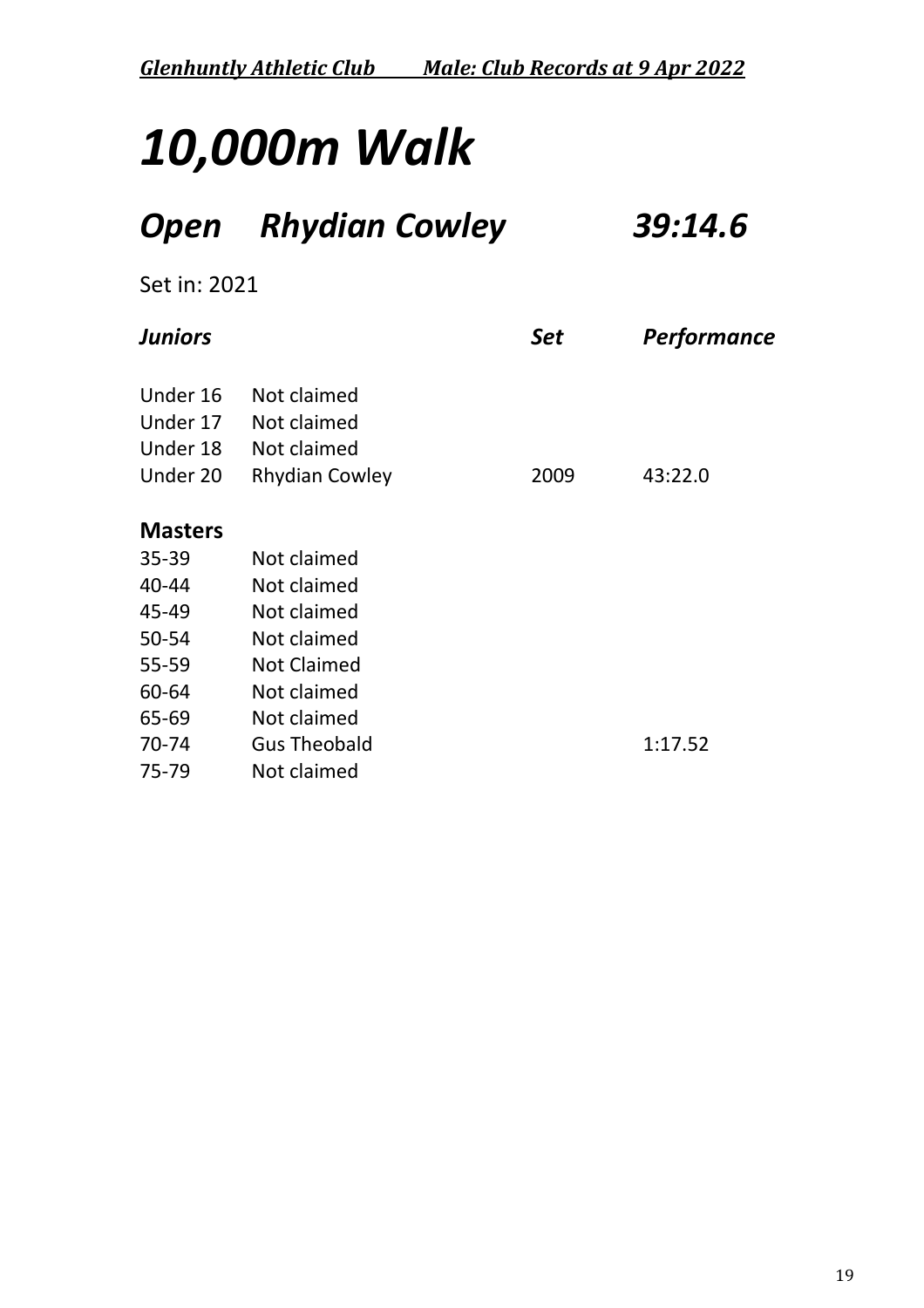### *Open Rhydian Cowley 1:20.19*

#### Set in: 2019 Noms Japan

| <b>Juniors</b> |                       | Set  | Performance |
|----------------|-----------------------|------|-------------|
| Under 16       | Not claimed           |      |             |
| Under 17       | Not claimed           |      |             |
| Under 18       | Not claimed           |      |             |
| Under 20       | <b>Rhydian Cowley</b> | 2011 | 1:31.26     |
| <b>Masters</b> |                       |      |             |
| $35 - 39$      | Not claimed           |      |             |
| 40-44          | Not claimed           |      |             |
| 45-49          | Peter Buller          |      | 1:46.12     |
| 50-54          | Not claimed           |      |             |
| 55-59          | <b>Not Claimed</b>    |      |             |
| 60-64          | Not claimed           |      |             |
| 65-69          | Not claimed           |      |             |
| 70-74          | <b>Gus Theobald</b>   | 1982 | 2:11.54.4   |
| 75-79          | Not claimed           |      |             |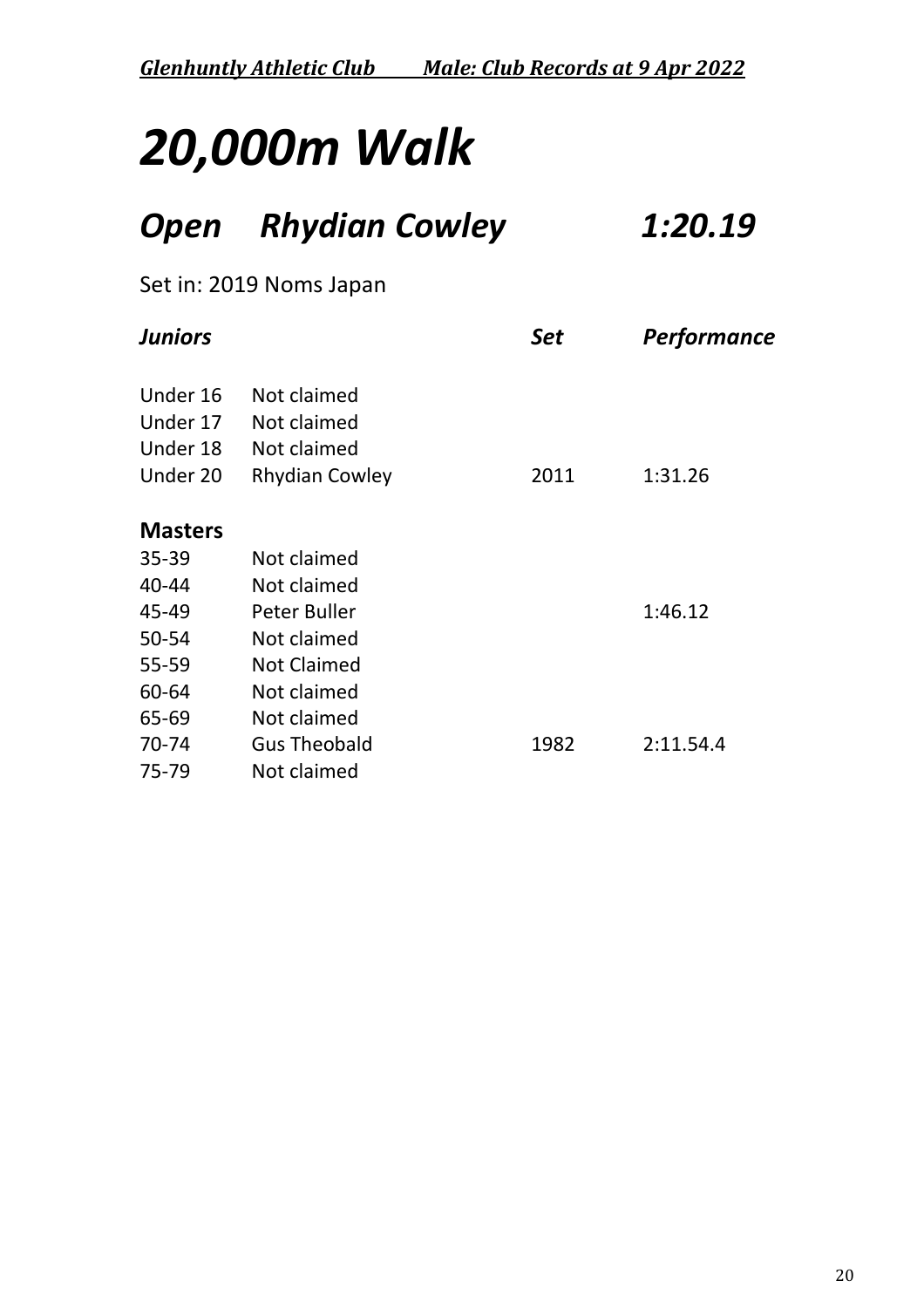### *Open Rhydian Cowley 3:52.01*

Set in: Japan 2021 (Olympics).

*Juniors Set Performance*

| Under 16 | Not claimed |
|----------|-------------|
| Under 17 | Not claimed |
| Under 18 | Not claimed |
| Under 20 | Not claimed |

#### **Masters**

| 35-39 | Not claimed |
|-------|-------------|
| 40-44 | Not claimed |
| 45-49 | Not claimed |
| 50-54 | Not claimed |
| 55-59 | Not Claimed |
| 60-64 | Not claimed |
| 65-69 | Not claimed |
| 70-74 | Not claimed |
| 75-79 | Not claimed |
|       |             |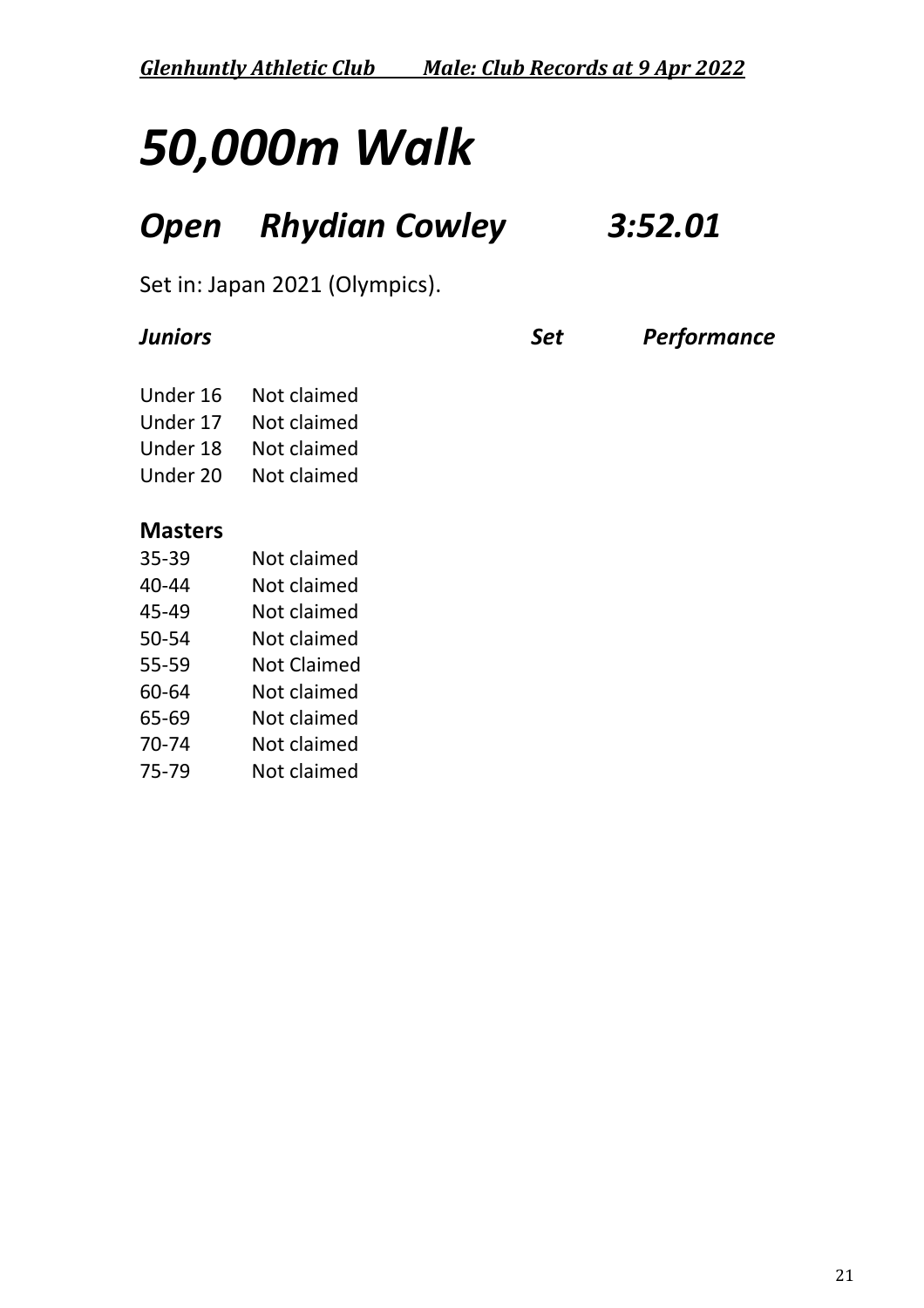## *Decathlon*

| <b>Under 20</b> | Charles Weisz 1995. 6679 pts |
|-----------------|------------------------------|
| 100m            | 11.24                        |
| 400m            | 52.4                         |
| High Jump       | 1.83m                        |
| Long Jump       | 6.42m                        |
| Shot put        | 12.59m                       |
| 1500m           | 4:42.39                      |
| 110m Hurdles    | 16.62                        |
| Pole Vault      | 4.10m                        |
| <b>Discus</b>   | 40.48m                       |
| Javelin         | 48.52m                       |
|                 |                              |
| Open            | Adrian Hemery 2005. 6765 pts |
| 100m            | 11.57                        |
| 400m            | 51.71                        |
| High Jump       | 1.88m                        |
| Long Jump       | 6.84m                        |
| <b>Shot Put</b> | 12.62m                       |
| 1500m           | 4:49.29                      |
| 110m Hurdles    | 15.41                        |
| Pole Vault      | 4.10m                        |
| <b>Discus</b>   | 34.04m                       |
| Javelin         | 48.10m                       |
|                 |                              |
| <b>Masters</b>  | Alex Newman 2018. 3810 pts   |
| 100m            | 12.66                        |
| 400m            | 60.95                        |
| High Jump       | 1.50m                        |
| Long Jump       | 4.74m                        |
| <b>Shot Put</b> | 9.79m                        |
| 1500m           | 6:05.00                      |
| 110m Hurdles    | 23.72                        |
| Pole Vault      | 3.30m                        |
| <b>Discus</b>   | 33.09m                       |
| Javelin         | 36.43m                       |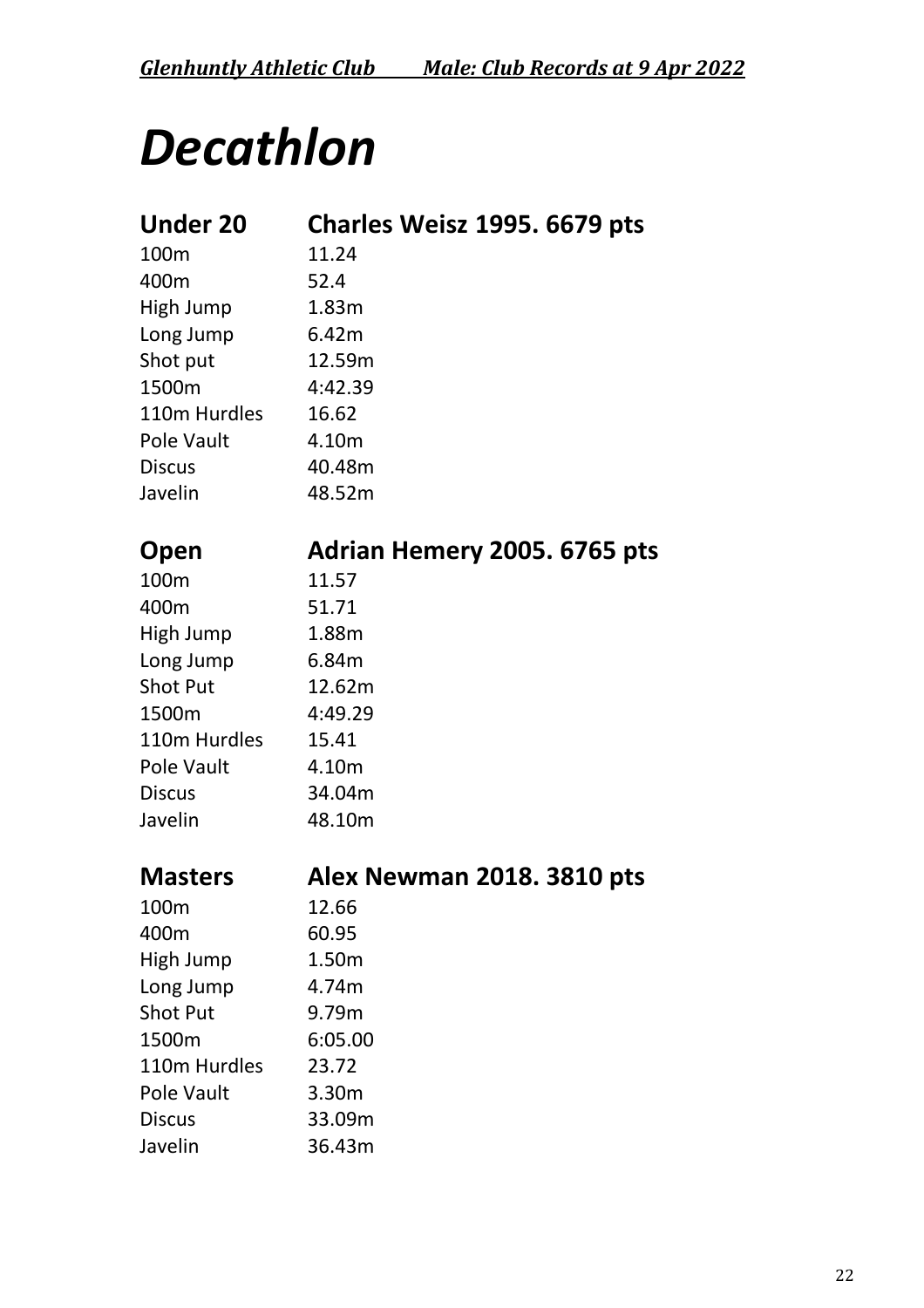## *Heptathlon*

U16 Jaikiah Honner 2022 3913 points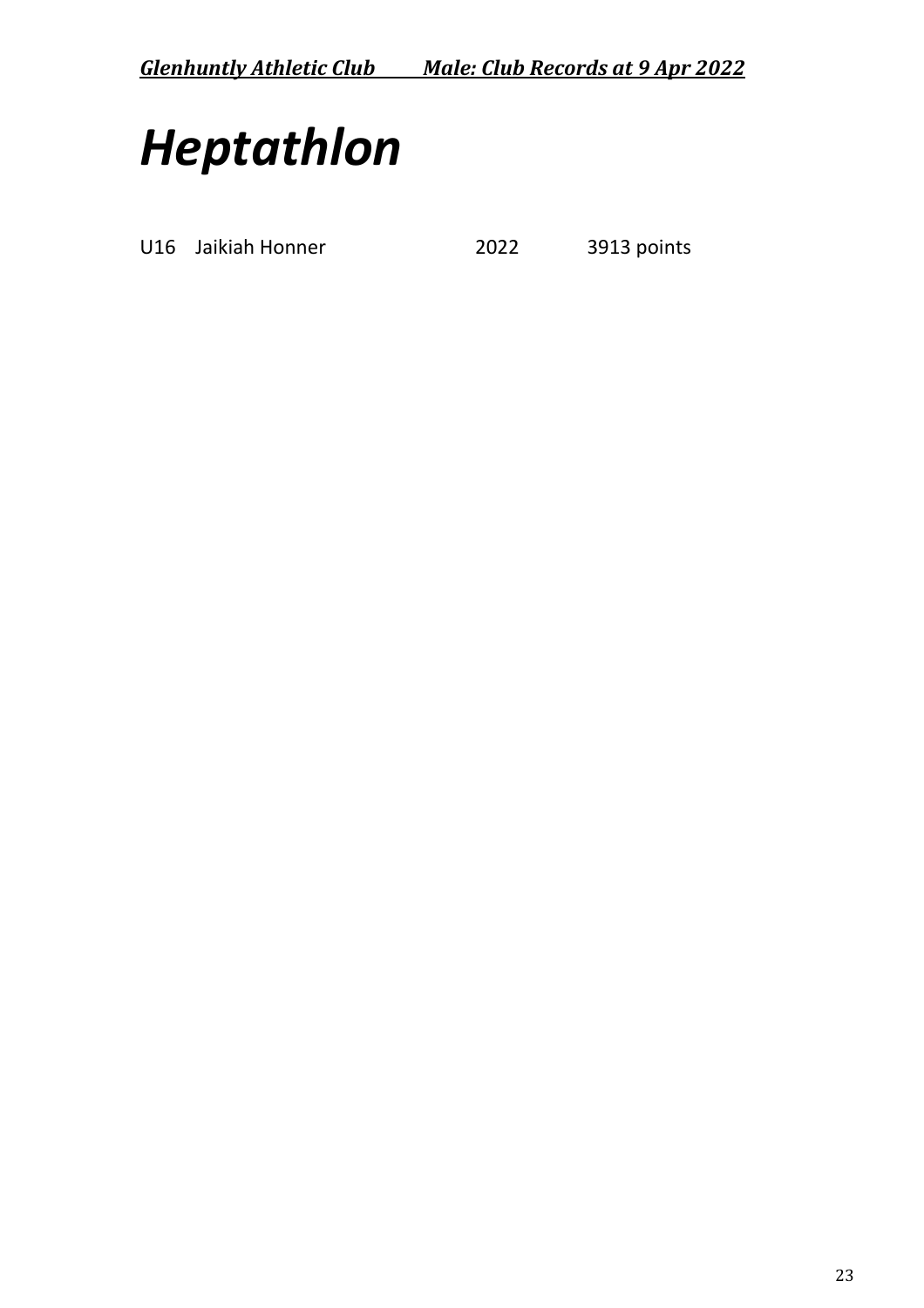### *High Jump Open Tim Forsyth 2.36m*

### Set at: Melbourne 2/3/1997

| <b>Juniors</b>         |      | Performance |
|------------------------|------|-------------|
| Jason Robertson        | 1983 | 1.73m       |
| Lochlan Curry          | 2017 | 1.90m       |
| Lochlan Curry          | 2018 | 1.94m       |
| <b>Thomas Donovan</b>  | 1998 | 2.00m       |
| Tim Forsyth            | 1990 | 2.11m       |
| Tim Forsyth            | 1991 | 2.25m       |
| Tim Forsyth            | 1993 | 2.35m       |
|                        |      |             |
| Jeff Lang              | 2004 | 1.70m       |
| <b>Greg Varigos</b>    | 1993 | 1.70m       |
| Jeff Lang              | 2006 | 1.85m       |
| <b>Greg Varigos</b>    | 2004 | 1.59m       |
| <b>Hamish Marshall</b> | 2019 | 1.55m       |
| Hans Meiselbach        | 1985 | 1.35m       |
| Werner Widera          | 1983 | 1.35m       |
| Werner Widera          | 1987 | 1.40m       |
| Werner Widera          | 1995 | 1.25m       |
| <b>Not Claimed</b>     |      |             |
|                        |      | <b>Set</b>  |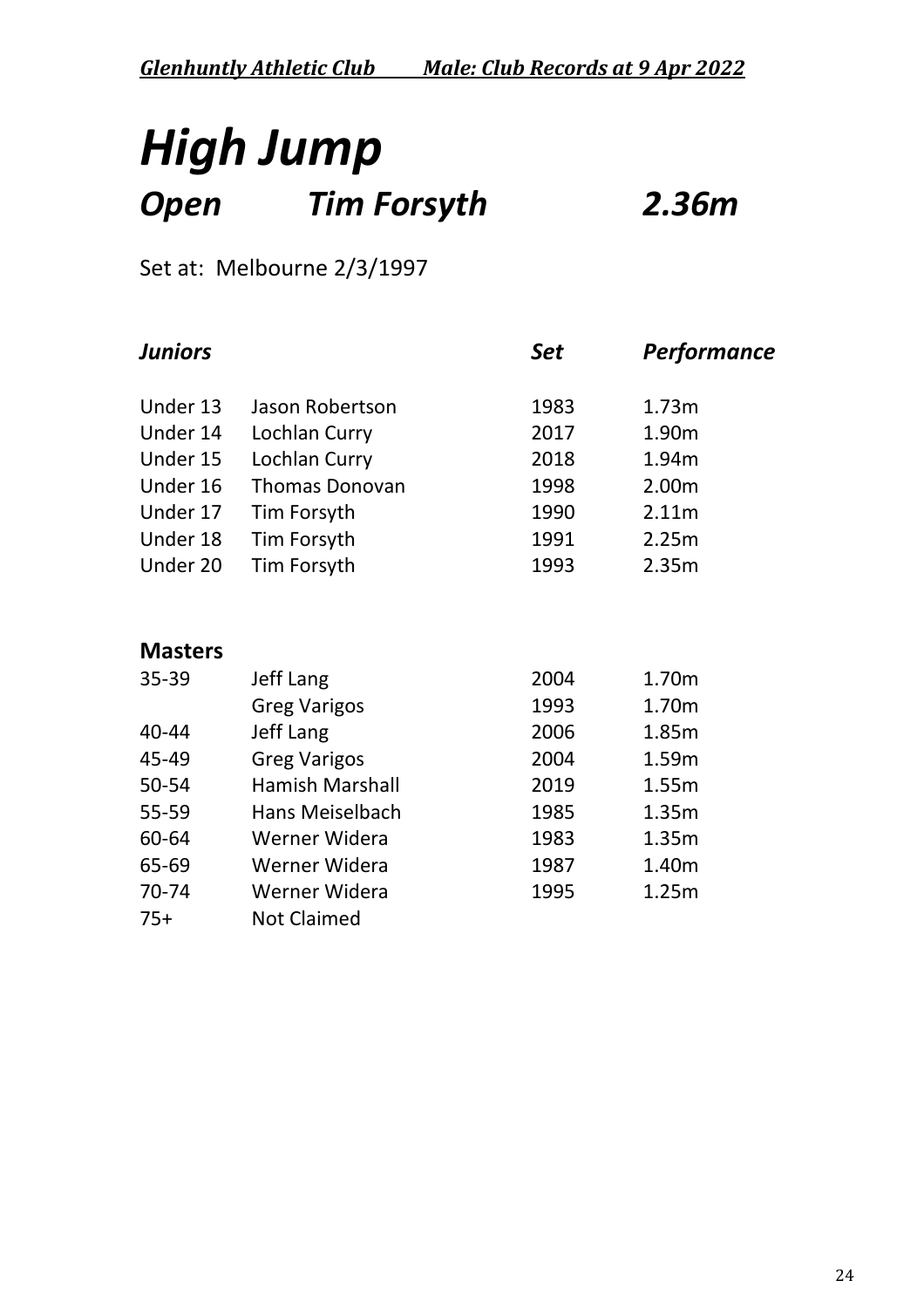## *Long Jump*

### **Open Nabil Adamou 7.89m**

#### Set at: 4/3/2001 at Brisbane

| <b>Juniors</b> |                        | Set  | Performance |
|----------------|------------------------|------|-------------|
| Under 13       | <b>Andrew Taylor</b>   | 1980 | 5.32m       |
| Under 14       | Taishi Nakase          | 2012 | 6.39m       |
| Under 15       | Taishi Nakase          | 2012 | 6.39m       |
| Under 16       | Neil Lahy              | 1982 | 6.52m       |
|                | <b>Richard Wilson</b>  | 1996 | 6.52m       |
| Under 17       | Neil Lahy              | 1982 | 7.01m       |
| Under 18       | <b>Brett Vanderwyk</b> | 1986 | 7.32m       |
| Under 20       | <b>Brett Vanderwyk</b> | 1986 | 7.32m       |
| <b>Masters</b> |                        |      |             |
| 35-39          | Jeff Lang              | 2003 | 5.17m       |
| 40-44          | <b>Max Binnington</b>  | 1994 | 5.99m       |
| 45-49          | Hans Meiselbach        | 1978 | 4.62m       |
| 50-54          | <b>Max Binnington</b>  | 2001 | 6.12m       |
| 55-59          | Hans Meiselbach        | 1984 | 4.45m       |
| 60-64          | Werner Widera          | 1987 | 4.69m       |
| 65-69          | Werner Widera          | 1988 | 4.26m       |
| $70+$          | Werner Widera          | 1995 | 3.75m       |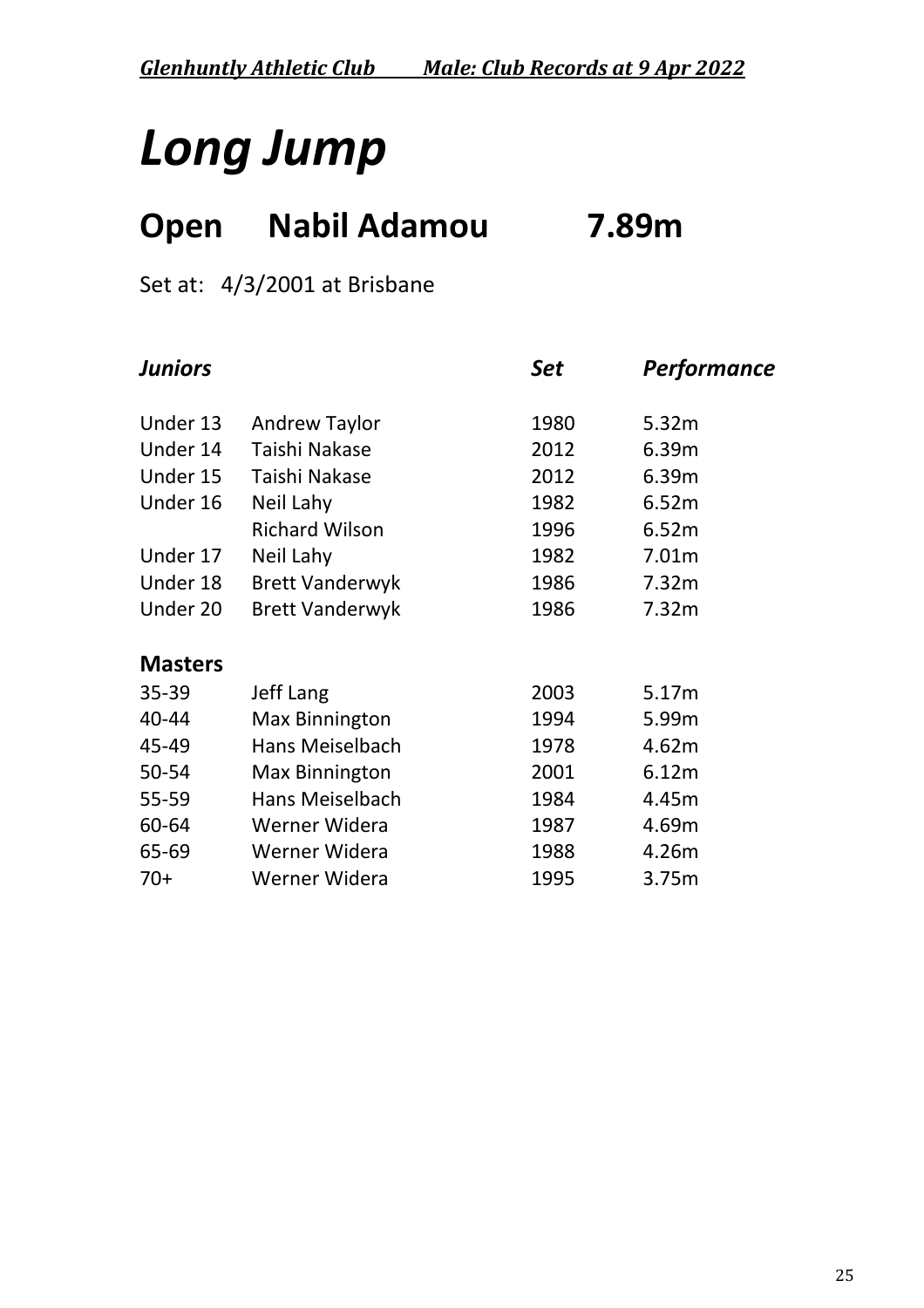## *Triple Jump*

### **Open Philip May 16.29m**

Set in: 23/10/1967

| <b>Juniors</b> |                            | <b>Set</b> | Performance |
|----------------|----------------------------|------------|-------------|
| Under 13       | Simon Fenton               | 1980       | 11.52m      |
| Under 14       | Simon Fenton               | 1982       | 12.23m      |
| Under 15       | <b>Nicholas Edwards</b>    | 2011       | 12.58m      |
| Under 16       | <b>Paul Sparks</b>         | 1981       | 13.75m      |
| Under 17       | <b>Paul Sparks</b>         | 1981       | 13.97m      |
| Under 18       | Mark Conway                | 1965       | 14.53m      |
| Under 20       | <b>Achilles Kelepouris</b> | 1994       | 14.72m      |
| <b>Masters</b> |                            |            |             |
| 35-39          | <b>Jeff Lang</b>           | 2004       | 11.12m      |
| 40-44          | Ian Sivell                 | 1982       | 12.08m      |
| 45-49          | <b>Stuart Mackie</b>       | 2019       | 9.18m       |
| 50-54          | <b>Max Binnington</b>      | 2001       | 12.08m      |
| 55-59          | <b>Hans Meiselbach</b>     | 1985       | 9.21m       |
| 60-64          | Werner Widera              | 1983       | 8.73m       |
| 65-69          | <b>Not Claimed</b>         |            |             |
| 70-74          | Roy Foley                  | 1987       | 6.52m       |
| $75+$          | <b>Not Claimed</b>         |            |             |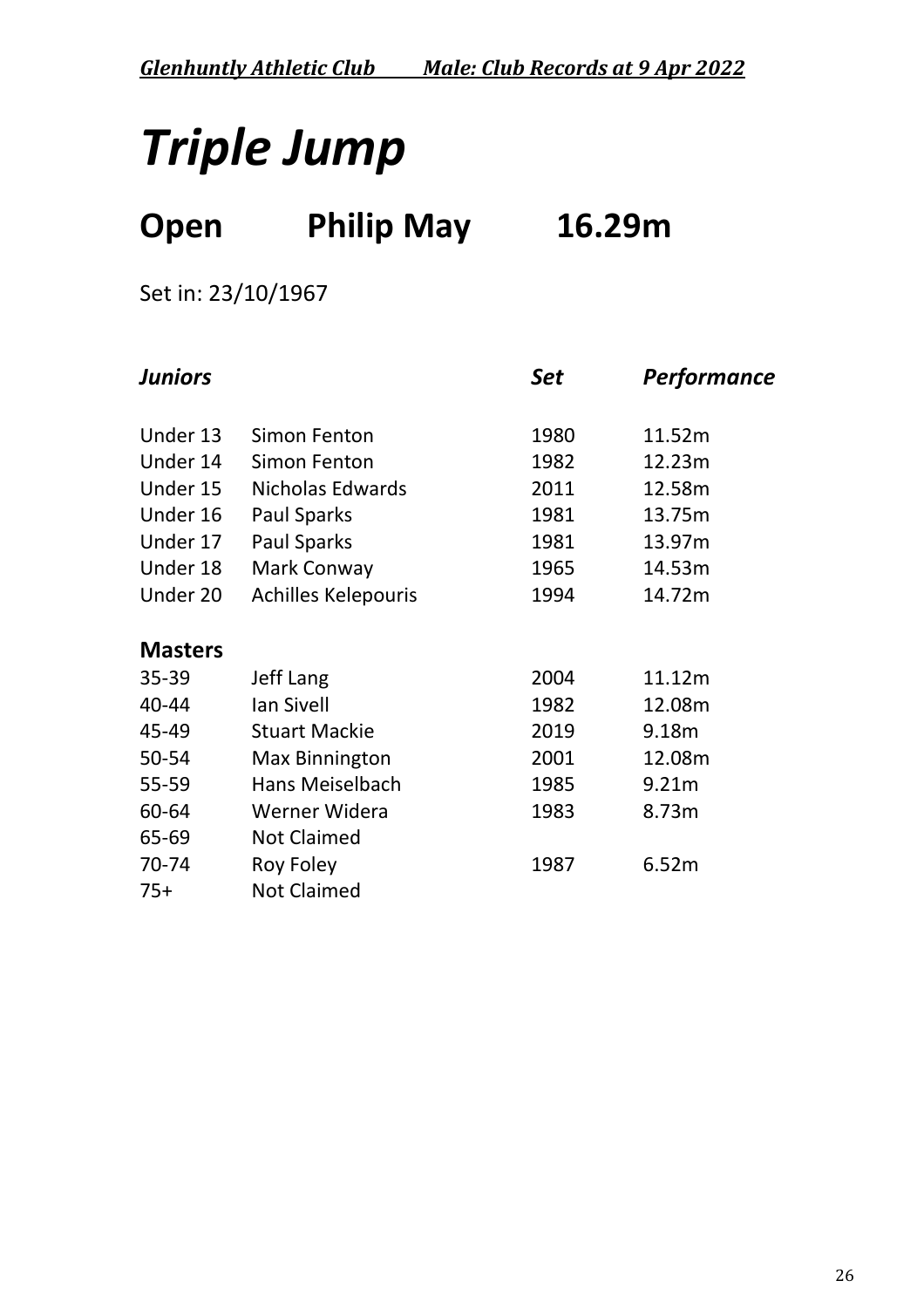*Glenhuntly Athletic Club Male: Club Records at 9 Apr 2022*

## *Pole Vault*

### **Open Robert Chisholm 5.00m**

Set at: 12/11/1984 in Melbourne

| <b>Juniors</b> |                      | Set  | <b>Performance</b> |
|----------------|----------------------|------|--------------------|
| Under 13       | Damon Fisher         | 1984 | 2.73m              |
| Under 14       | James Filshie        | 1995 | 3.75m              |
| Under 15       | James Filshie        | 1995 | 3.75m              |
| Under 16       | John Adamopoulos     | 1983 | 4.00m              |
| Under 17       | John Adamopoulos     | 1984 | 4.30m              |
| Under 18       | John Adamopoulos     | 1984 | 4.30m              |
| Under 20       | <b>Charles Weisz</b> | 1995 | 4.60m              |
|                |                      |      |                    |
| <b>Masters</b> |                      |      |                    |
| 35-39          | Will Little          | 2019 | 2.50m              |
| 40-44          | Alex Newman          | 2017 | 3.65m              |
| 45-49          | Alex Newman          | 2020 | 3.55m              |
| 50-54          | <b>Stuart Mackie</b> | 2020 | 3.55m              |
| 55-59          | <b>Not Claimed</b>   |      |                    |
| 60-64          | <b>Not Claimed</b>   |      |                    |
| 65-69          | Werner Widera        | 1988 | 2.46m              |
| $70+$          | Werner Widera        | 1993 | 2.30m              |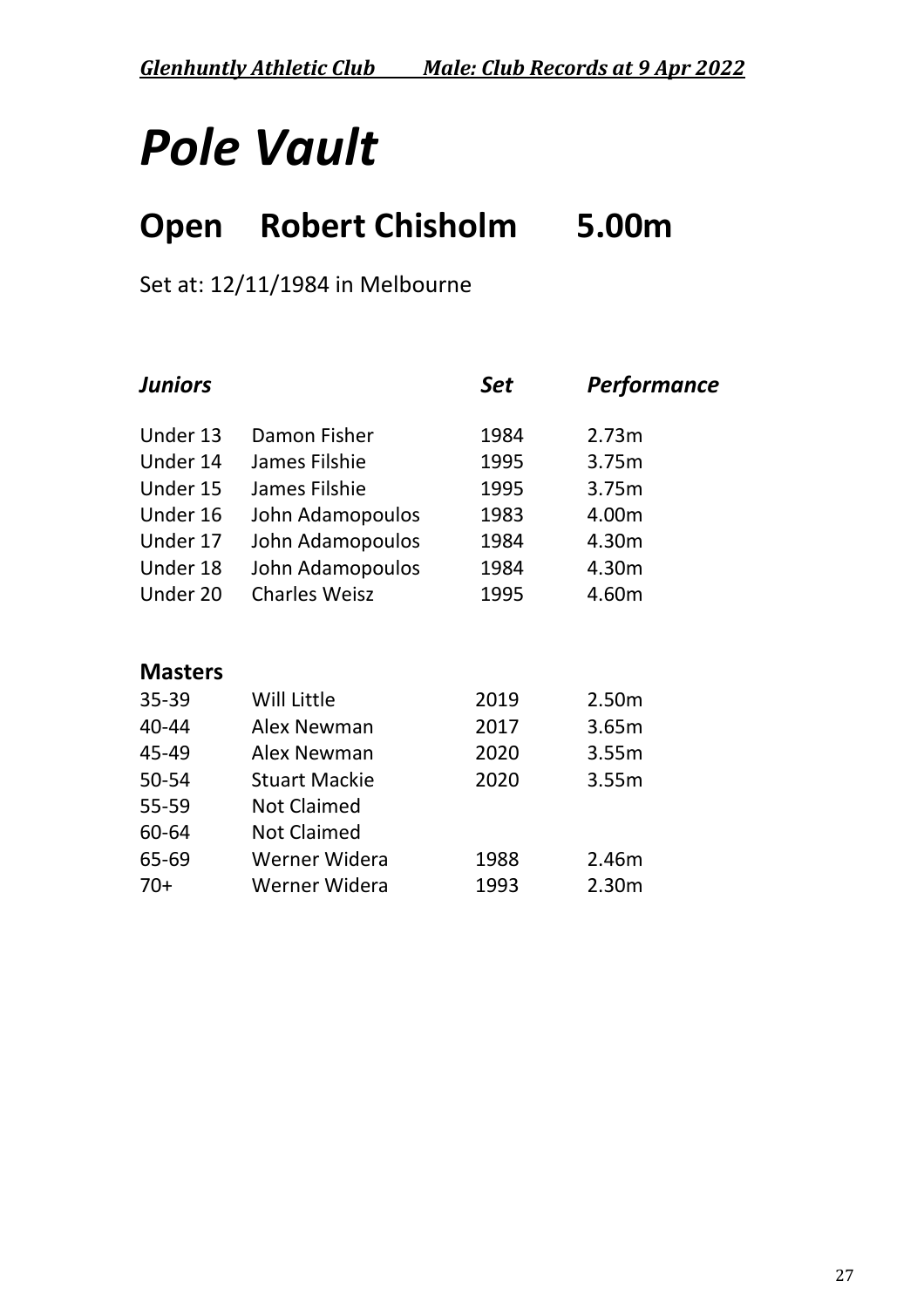### *Shot Put* **(7.26kg) Open Ray Rigby 18.14m**

#### Set at: Melbourne 4/3/1983

| <b>Juniors</b> |                    |                       | <b>Set</b> | Performance |
|----------------|--------------------|-----------------------|------------|-------------|
| Under 13       | 3kg                | Kym Jones             |            | 10.43m      |
| Under 14       | 3kg                | <b>Hamish Nelson</b>  | 2003       | 12.99m      |
| Under 15       | 4kg                | Luke Kane             | 1999       | 12.74m      |
| Under 16       | 4kg                | <b>Tim Driesen</b>    | 1999       | 15.83m      |
| Under 17       | 5kg                | Henry Satupai         | 2006       | 15.58m      |
| Under 18       | 5kg                | Henry Satupai         | 2007       | 16.61m      |
| Under 20       | 6kg                | Henry Satupai         | 2008       | 15.18m      |
|                |                    |                       |            |             |
|                |                    |                       |            |             |
| <b>Masters</b> |                    |                       |            |             |
| $35 - 39$      | 7.26kg             | <b>Russell Short</b>  | 2004       | 14.75m      |
| 40-44          | 7.26 <sub>kg</sub> | <b>Russell Short</b>  | 2012       | 14.70m      |
| 45-49          | 7.26 <sub>kg</sub> | <b>Russell Short</b>  | 2016       | 15.10m      |
| 50-54          | 6kg                | <b>Andrew Crawley</b> | 2019       | 11.08m      |
|                | 7.26 <sub>kg</sub> | <b>Russell Short</b>  | 2020       | 13.75m      |
| 55-59          | 6kg                | <b>Andrew Crawley</b> | 2021       | 11.19m      |
| 60-64          | 5kg                | Roy Foley             | 1978       | 12.18m      |
| 65-69          | 5kg                | <b>Roy Foley</b>      | 1982       | 11.03m      |
| 70-74          | 4kg                | <b>Roy Foley</b>      | 1990       | 10.96m      |
| 75-79          | 4kg                | Roy Foley             | 1993       | 9.78m       |
| $80+$          | 3kg                | Roy Foley             | 1999       | 7.66m       |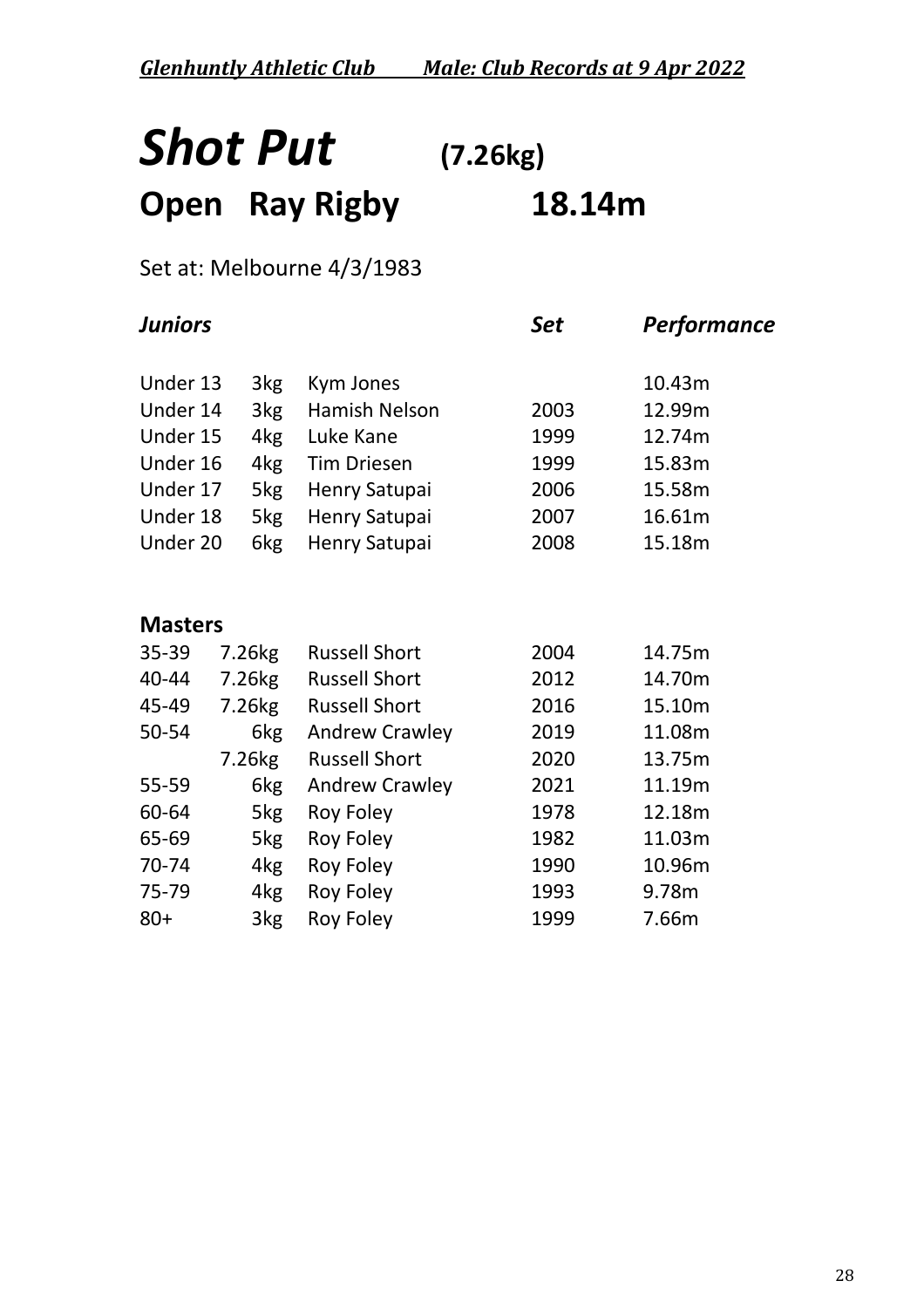## *Discus* **(2kg)**

### **Open Vlad Slavnic 56.88m**

Set in: 1982

|                               |                        | Set               | Performance |
|-------------------------------|------------------------|-------------------|-------------|
| 1.0 <sub>kg</sub>             | <b>Trevor Homewood</b> | 1984              | 37.44m      |
| 1.0 <sub>kg</sub>             | Aldo DiPetta           | 1986              | 50.04m      |
| 1.0 <sub>kg</sub><br>Under 15 | <b>Steve Partsanis</b> | 1994              | 63.76m      |
| Under 16<br>1.0 <sub>kg</sub> | <b>Steve Partsanis</b> | 1995              | 72.68m      |
| 1.5kg<br>Under 17             | <b>Greg LaRose</b>     | 1984              | 52.64m      |
| 1.5 <sub>kg</sub>             | <b>Greg LaRose</b>     | 1984              | 53.96       |
| 2kg                           | <b>Greg LaRose</b>     | 1984              | 48.92m      |
|                               |                        |                   |             |
| 2kg                           | <b>Russell Short</b>   | 2004              | 42.20m      |
| 2kg                           | <b>Russell Short</b>   | 2010              | 41.53m      |
| 2kg                           | <b>Russell Short</b>   | 2017              | 38.64m      |
|                               | <b>Andrew Crawley</b>  | 2020              | 36.80m      |
| 1.5kg                         | <b>Andrew Crawley</b>  | 2020              | 36.51m      |
| 1kg                           | <b>Roy Foley</b>       | 1977              | 42.46m      |
| $1$ kg                        | <b>Roy Foley</b>       | 1982              | 42.00m      |
| 1kg                           | <b>Roy Foley</b>       | 1988              | 38.48m      |
| 1kg                           | Roy Foley              | 1992              | 35.50m      |
| 1kg                           | Roy Foley              | 2001              | 24.68m      |
|                               |                        | 1.5 <sub>kg</sub> |             |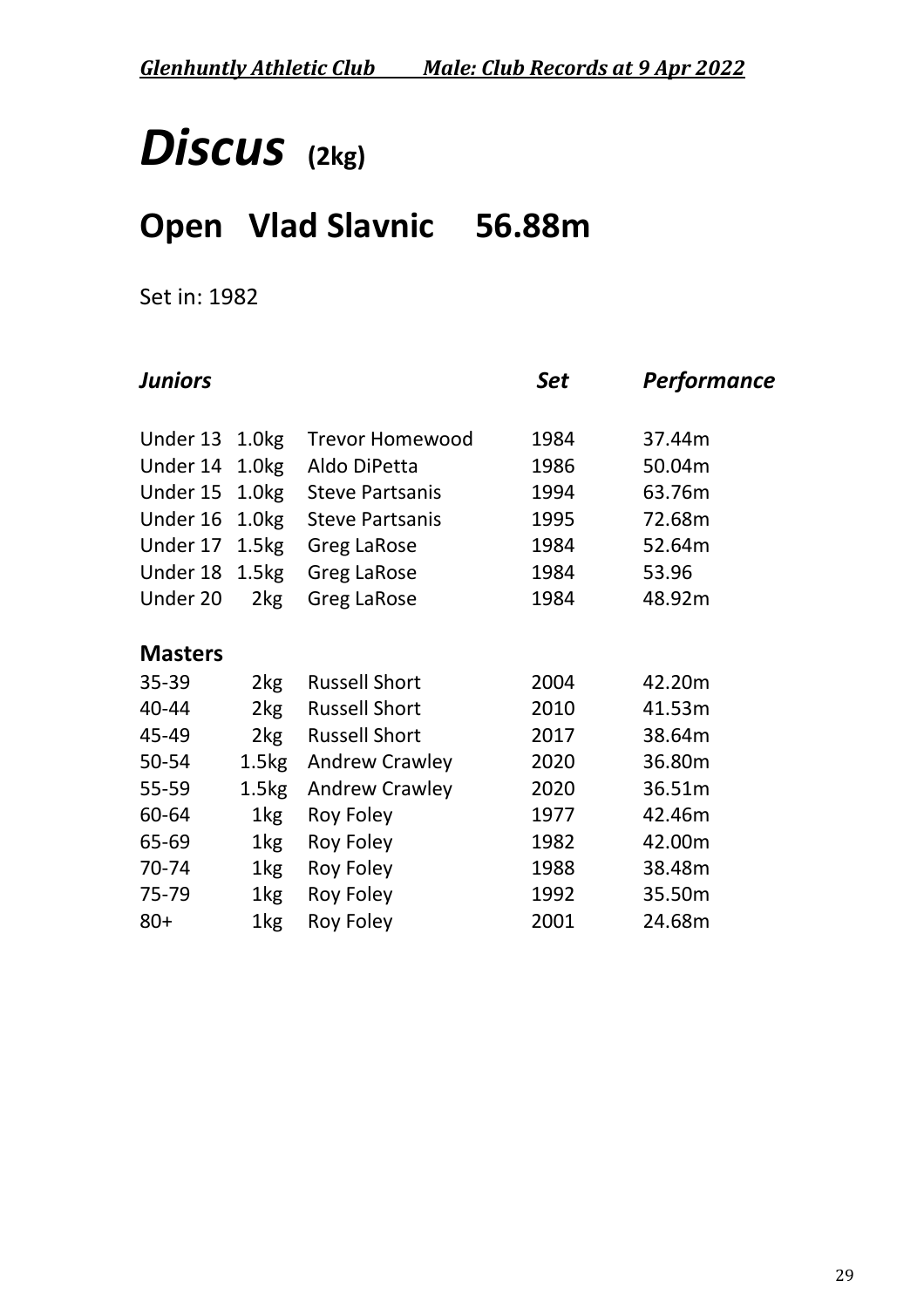## *Hammer Throw 7.26kg*

### *Open Peter Baxevanis 74.58m*

### Set at: Melbourne 12/2/1992

| <b>Juniors</b>              |                       | <b>Set</b> | Performance |
|-----------------------------|-----------------------|------------|-------------|
| 4kg                         |                       |            |             |
| Under 14                    | Caeden Parkinson      | 2019       | 39.98m      |
| Under 15                    | Caeden Parkinson      | 2019       | 39.98m      |
| Under 16<br>5kg             | <b>Riley Thompson</b> | 2015       | 49.37m      |
| Under 17                    | <b>Adam Daldry</b>    | 2004       | 35.22m      |
| Under 18<br>6 <sub>kg</sub> | <b>Adam Daldry</b>    | 2004       | 35.22m      |
| Under 20                    | <b>Henry Satupai</b>  | 2009       | 40.11m      |
| <b>Masters</b>              |                       |            |             |
| 7.26kg                      |                       |            |             |
| 35-39                       | <b>Roy Foley</b>      | 1955       | 40.31m      |
| 40-44                       | <b>Ben Hodgens</b>    | 2014       | 34.86m      |
| 45-49                       | <b>Michael Childs</b> | 2002       | 34.21m      |
| 6 <sub>kg</sub>             |                       |            |             |
| 50-54                       | <b>Andrew Crawley</b> | 2020       | 33.83m      |
| 55-59                       | <b>Roy Foley</b>      | 1976       | 42.10m      |
| 5kg                         |                       |            |             |
| 60-64                       | <b>Roy Foley</b>      | 1977       | 39.80m      |
| 65-69                       | <b>Roy Foley</b>      | 1984       | 43.44m      |
| 4 <sub>kg</sub>             |                       |            |             |
| 70-74                       | <b>Roy Foley</b>      | 1987       | 47.84m      |
| 75-79                       | <b>Roy Foley</b>      | 1992       | 40.88m      |
| 3kg                         |                       |            |             |
| 80-84                       | Roy Foley             | 1999       | 25.27m      |
| $85+$                       | <b>Roy Foley</b>      | 2002       | 16.92m      |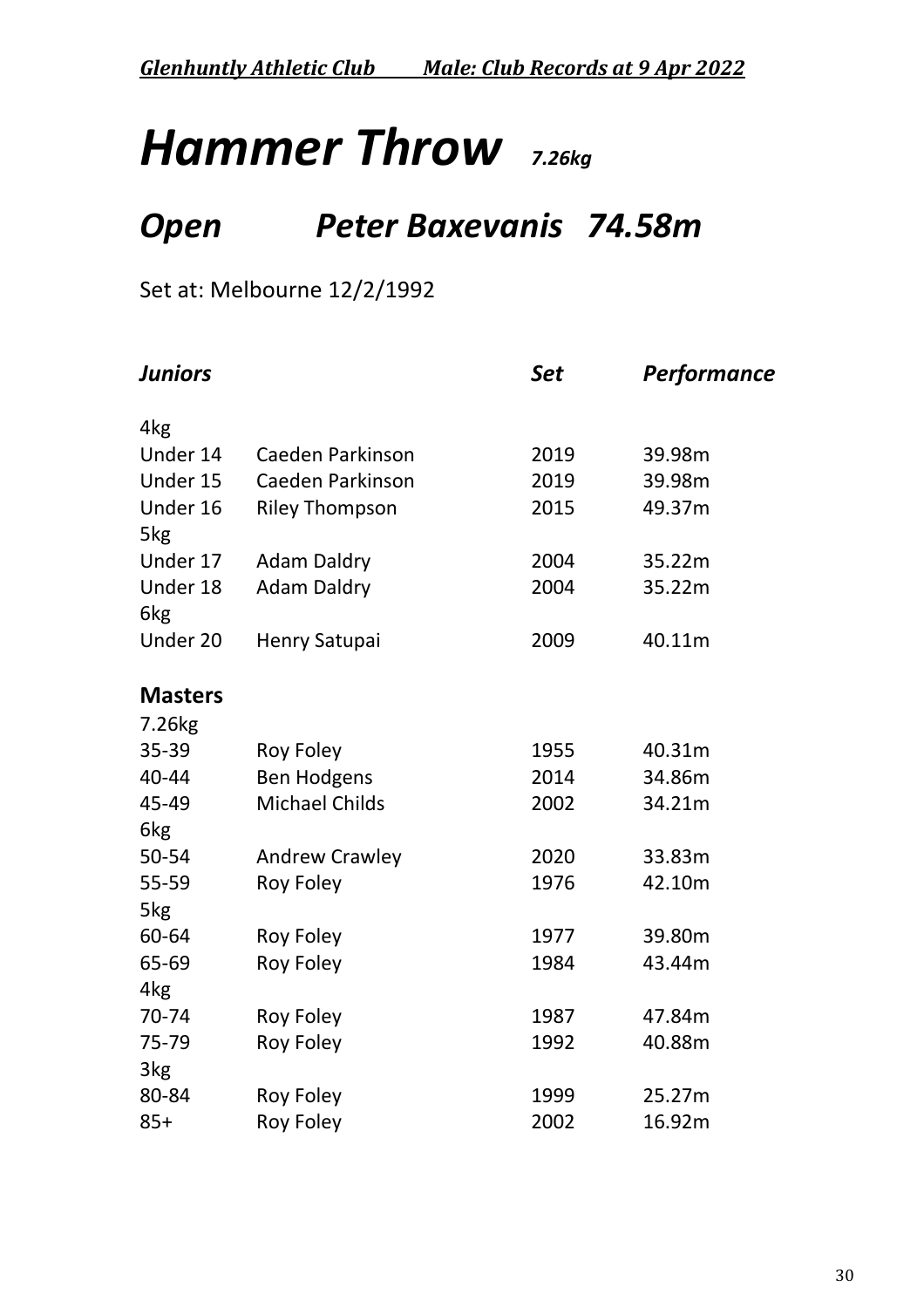## *Javelin (800g)*

### *Open Andrew Martin 84.20m*

Set at: Gold Coast 5/8/2000

| Juniors        |                         | Set  | Performance |
|----------------|-------------------------|------|-------------|
| 600g           |                         |      |             |
| Under 13       | <b>Steven Brown</b>     | 1980 | 34.14m      |
| Under 14       | John Adamopoulos        | 1981 | 45.28m      |
| Under 15       | John Adamopoulos        | 1982 | 48.76m      |
| 700g           |                         |      |             |
| Under 16       | <b>Andrew Martin</b>    | 1996 | 56.12m      |
| Under 17       | <b>Andrew Martin</b>    | 1997 | 59.78m      |
| Under 18       | <b>Andrew Martin</b>    | 1998 | 69.40m      |
| 800g           |                         |      |             |
| Under 20       | <b>Andrew Martin</b>    | 1999 | 73.94m      |
| <b>Masters</b> |                         |      |             |
| 800g           |                         |      |             |
| 35-39          | <b>Not Claimed</b>      |      |             |
| 40-44          | <b>Alexander Newman</b> | 2019 | 38.65m      |
| 45-49          | Hans Meiselbach         | 1980 | 33.49m      |
| 700gm          |                         |      |             |
| 50-54          | <b>Hans Meiselbach</b>  | 1982 | 30.89m      |
| 55-59          | <b>Roy Foley</b>        | 1975 | 32.94m      |
| 600gm          |                         |      |             |
| 60-64          | Werner Widera           | 1982 | 32.84m      |
| 65-69          | <b>Roy Foley</b>        | 1984 | 22.08m      |
| 500gm          |                         |      |             |
| 70-74          | <b>Roy Foley</b>        | 1988 | 20.94m      |
| 75-79          | David Wookey            | 2017 | 25.30m      |
| 400gm          |                         |      |             |
| $80+$          | <b>Roy Foley</b>        | 2001 | 14.75m      |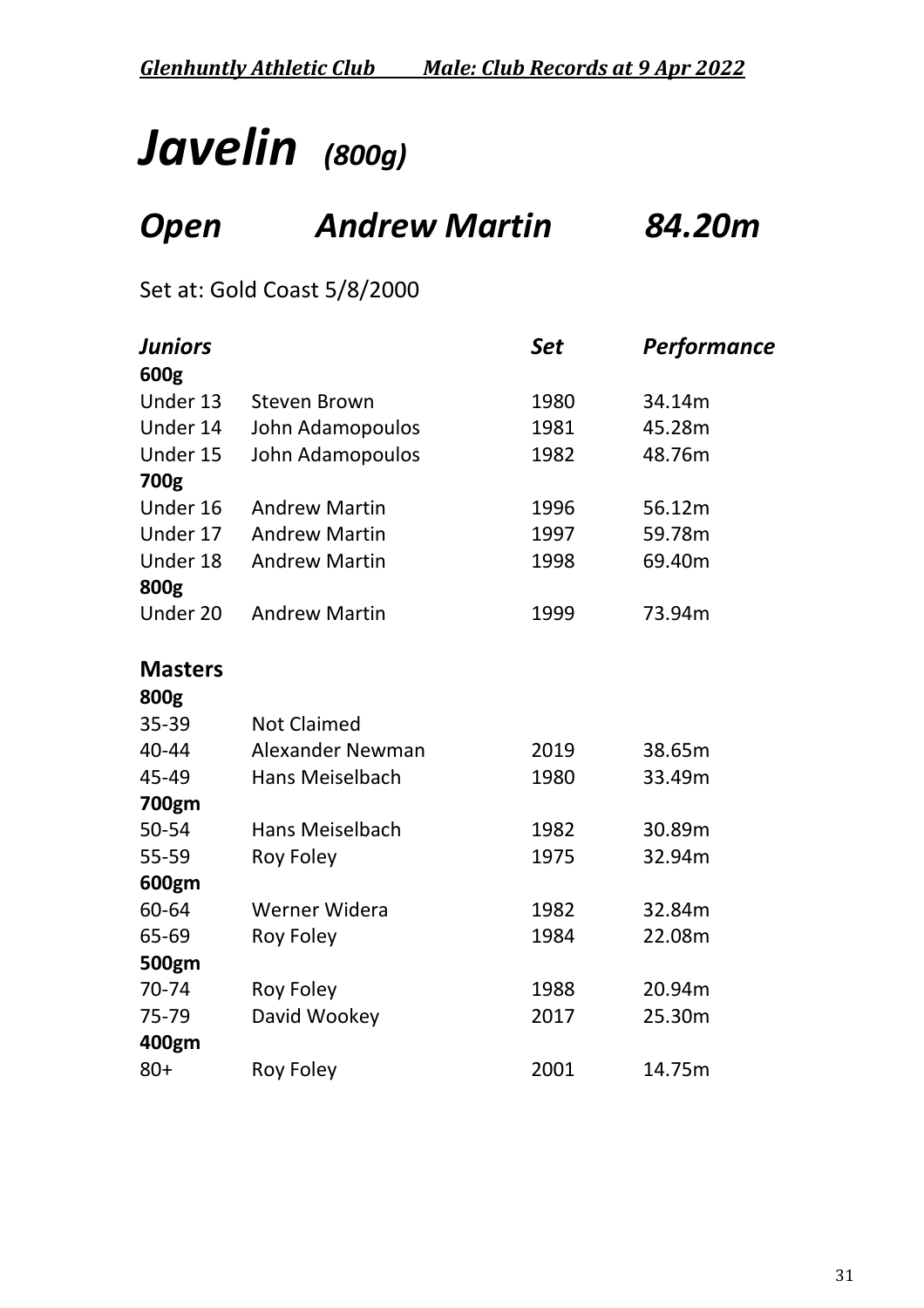*Glenhuntly Athletic Club Male: Club Records at 9 Apr 2022*

# *Half Marathon*

### *Open Robert DeCastella 1:01.18*

Set at: Milan Italy, 4/4/1982

| <b>Junior</b>  |                       | <b>Set</b> | <b>Performance</b> |  |
|----------------|-----------------------|------------|--------------------|--|
| Under 20       | <b>Rhydian Cowley</b> | 2011       | 1:09.48            |  |
| <b>Masters</b> |                       |            |                    |  |
| $35 - 39$      | <b>Not Claimed</b>    |            |                    |  |
| $40 - 44$      | <b>Craig Semple</b>   | 2014       | 1:11.11            |  |
| 45-49          | <b>Eric Sigmont</b>   | 1993       | 1:14.29            |  |
| 50-54          | Paul Strangio         | 2014       | 1:19.07            |  |
| 55-59          | Peter Rushen          | 2017       | 1:22.17            |  |
| 60-64          | Peter Rushen          | 2020       | 1:24.59            |  |
| 65-69          | Len Johnson           | 2014       | 1:37.05            |  |
| $70+$          | <b>Not Claimed</b>    |            |                    |  |